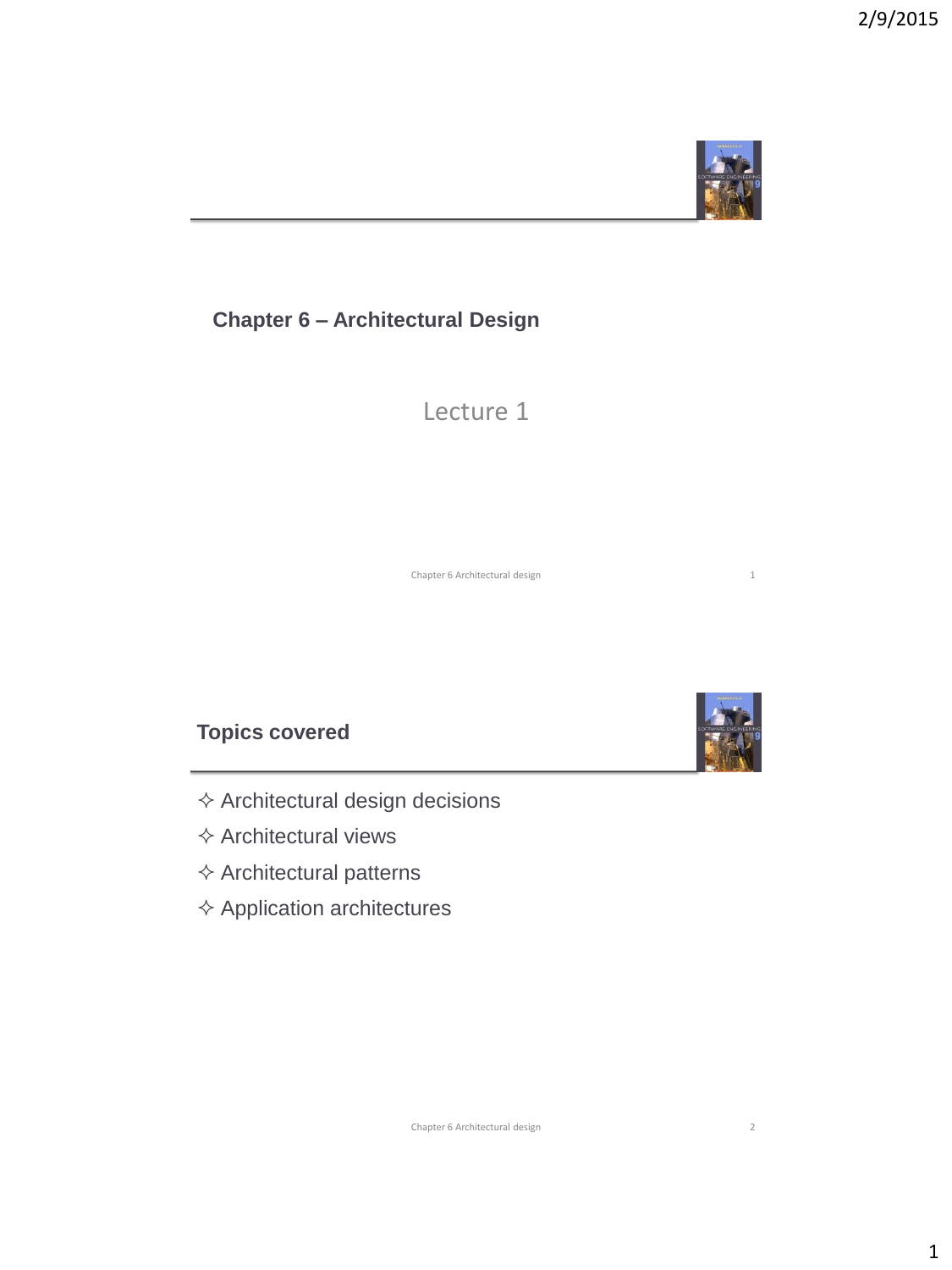## **Software architecture**



- $\Diamond$  The design process for identifying the sub-systems making up a system and the framework for sub-system control and communication is architectural design*.*
- $\Diamond$  The output of this design process is a description of the software architecture.

Chapter 6 Architectural design 3

## **Architectural design**



- $\Diamond$  An early stage of the system design process.
- $\Diamond$  Represents the link between specification and design processes.
- $\diamond$  Often carried out in parallel with some specification activities.
- $\Diamond$  It involves identifying major system components and their communications.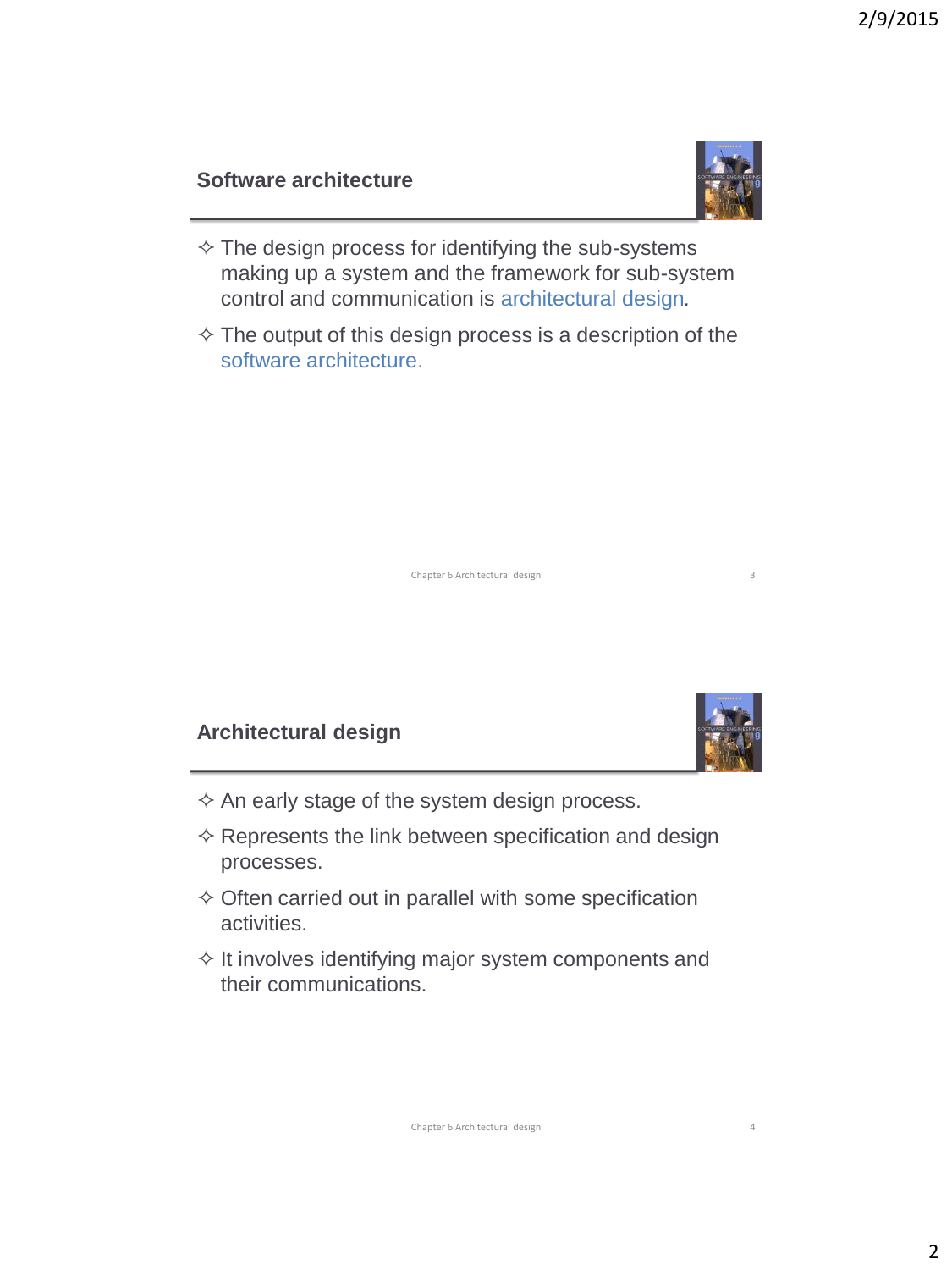# **The architecture of a packing robot control system**



Chapter 6 Architectural design 5

# **Architectural abstraction**



- $\Diamond$  Architecture in the small is concerned with the architecture of individual programs. At this level, we are concerned with the way that an individual program is decomposed into components.
- $\Diamond$  Architecture in the large is concerned with the architecture of complex enterprise systems that include other systems, programs, and program components. These enterprise systems are distributed over different computers, which may be owned and managed by different companies.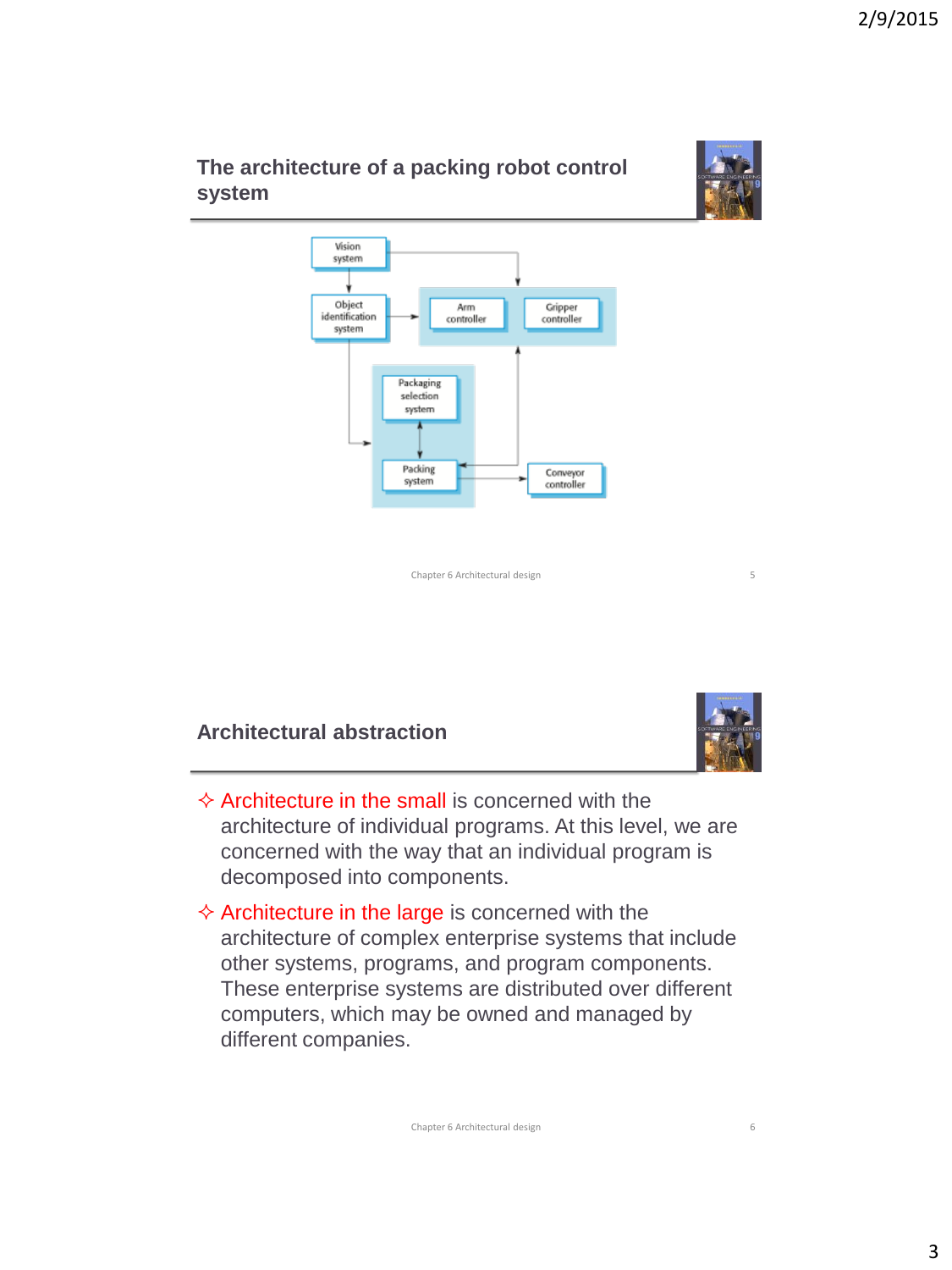# **Advantages of explicit architecture**



- $\Diamond$  Stakeholder communication
	- Architecture may be used as a focus of discussion by system stakeholders.
- $\diamond$  System analysis
	- Means that analysis of whether the system can meet its nonfunctional requirements is possible.
- $\Diamond$  Large-scale reuse
	- The architecture may be reusable across a range of systems
	- **Product-line architectures may be developed.**

Chapter 6 Architectural design 7

### **Architectural representations**



- $\diamond$  Simple, informal block diagrams showing entities and relationships are the most frequently used method for documenting software architectures.
- $\Diamond$  But these have been criticised because they lack semantics, do not show the types of relationships between entities nor the visible properties of entities in the architecture.
- $\diamond$  Depends on the use of architectural models. The requirements for model semantics depends on how the models are used.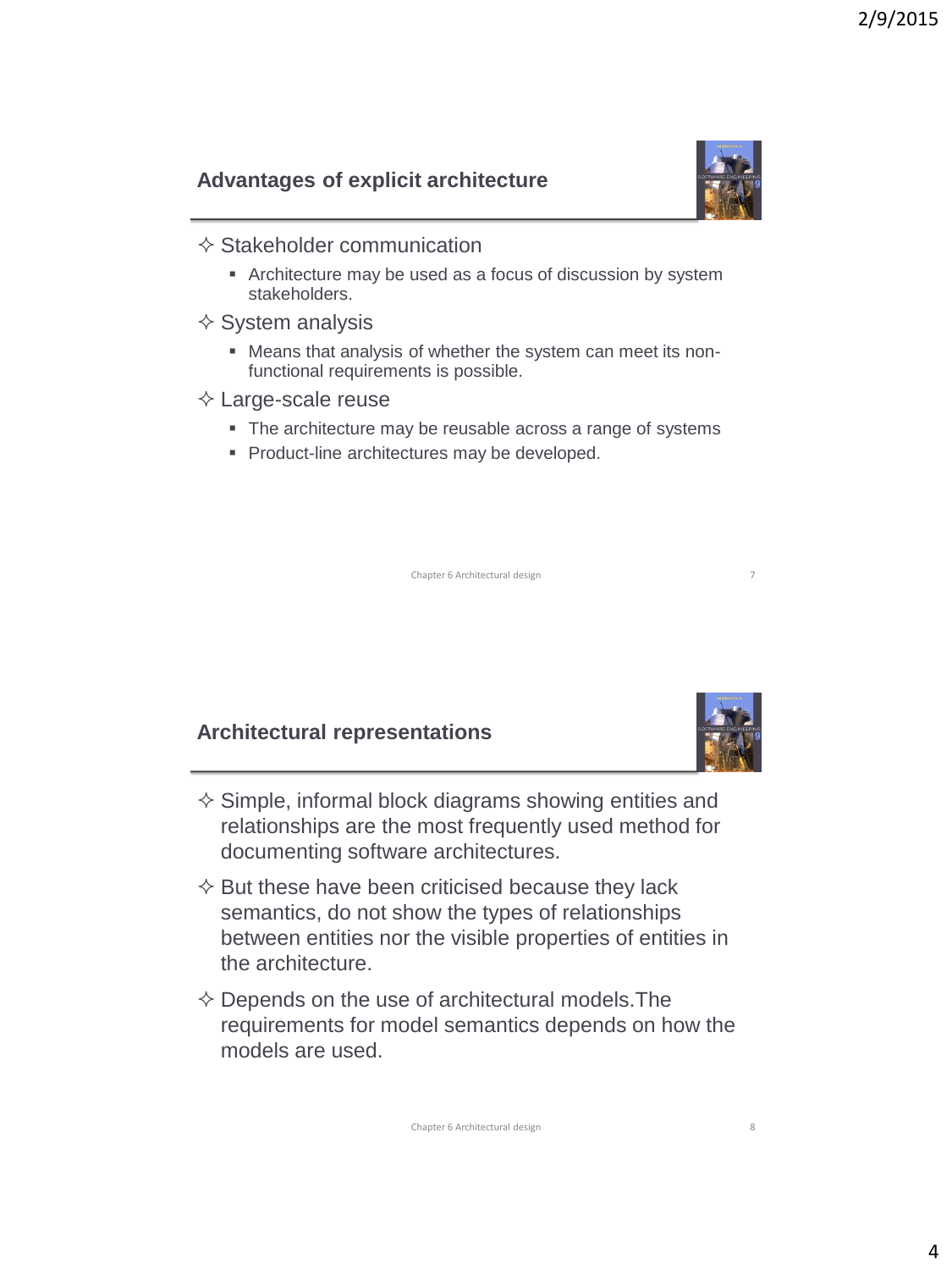## **Box and line diagrams**



- $\diamond$  Very abstract they do not show the nature of component relationships nor the externally visible properties of the sub-systems.
- $\Diamond$  However, useful for communication with stakeholders and for project planning.

Chapter 6 Architectural design 9

# **Use of architectural models**



- $\Diamond$  As a way of facilitating discussion about the system design
	- A high-level architectural view of a system is useful for communication with system stakeholders and project planning because it is not cluttered with detail. Stakeholders can relate to it and understand an abstract view of the system. They can then discuss the system as a whole without being confused by detail.
- $\Diamond$  As a way of documenting an architecture that has been designed
	- The aim here is to produce a complete system model that shows the different components in a system, their interfaces and their connections.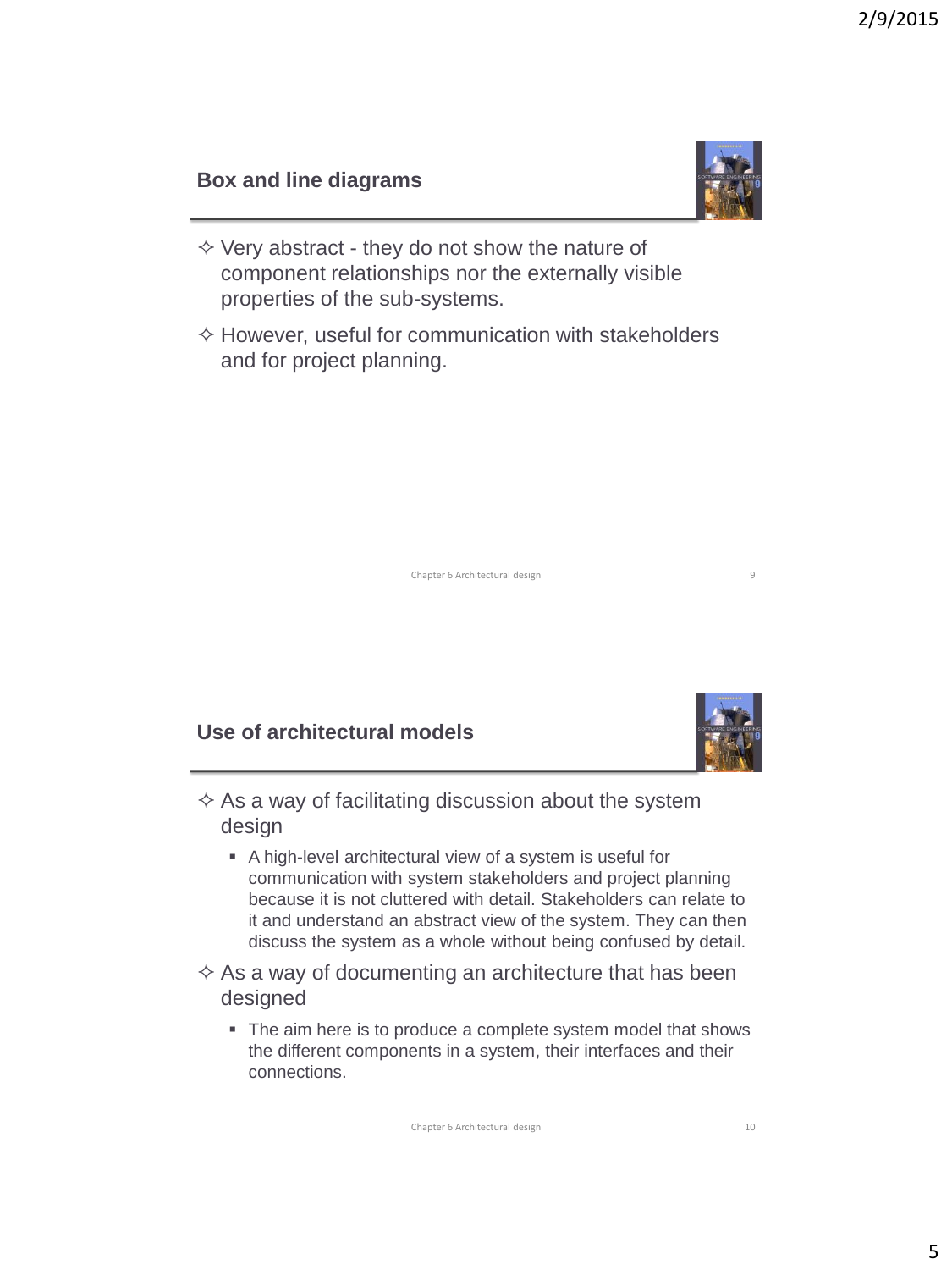# **Architectural design decisions**

- $\Diamond$  Architectural design is a creative process so the process differs depending on the type of system being developed.
- $\Diamond$  However, a number of common decisions span all design processes and these decisions affect the nonfunctional characteristics of the system.

Chapter 6 Architectural design 11

# **Architectural design decisions**

- $\Diamond$  Is there a generic application architecture that can be used?
- $\Diamond$  How will the system be distributed?
- $\diamond$  What architectural styles are appropriate?
- $\Diamond$  What approach will be used to structure the system?
- $\Diamond$  How will the system be decomposed into modules?
- $\Diamond$  What control strategy should be used?
- $\Diamond$  How will the architectural design be evaluated?
- $\Diamond$  How should the architecture be documented?





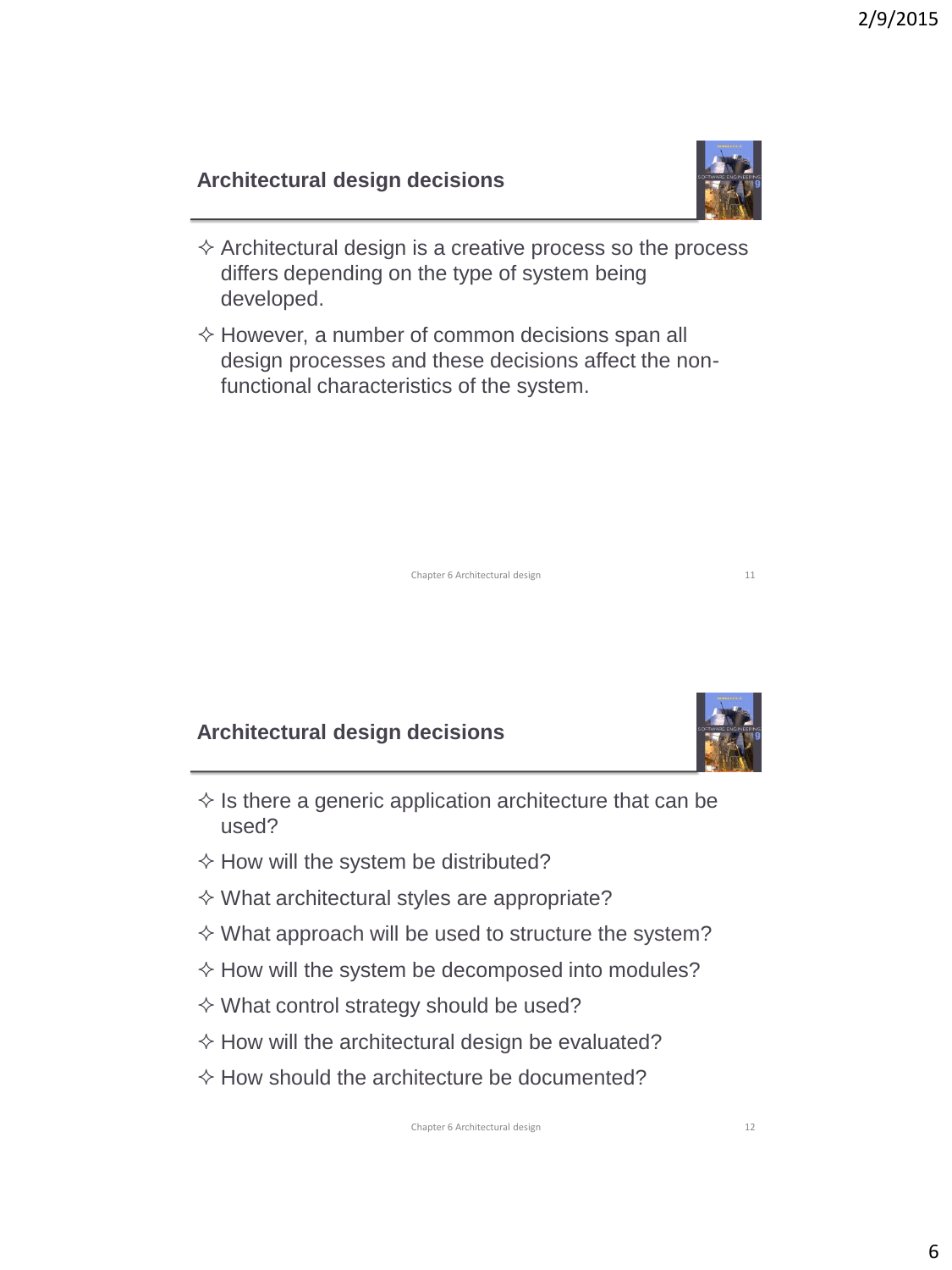# **Architecture reuse**

- $\diamond$  Systems in the same domain often have similar architectures that reflect domain concepts.
- $\Diamond$  Application product lines are built around a core architecture with variants that satisfy particular customer requirements.
- $\Diamond$  The architecture of a system may be designed around one of more architectural patterns or 'styles'.
	- These capture the essence of an architecture and can be instantiated in different ways.
	- Discussed later in this lecture.

Chapter 6 Architectural design 13

# **Architecture and system characteristics**

#### $\Diamond$  Performance

- Localise critical operations and minimise communications. Use large rather than fine-grain components.
- $\diamond$  Security
	- Use a layered architecture with critical assets in the inner layers.
- $\diamond$  Safety
	- Localise safety-critical features in a small number of subsystems.
- $\Diamond$  Availability
	- **Include redundant components and mechanisms for fault** tolerance.
- $\Leftrightarrow$  Maintainability
	- Use fine-grain, replaceable components. Chapter 6 Architectural design 14



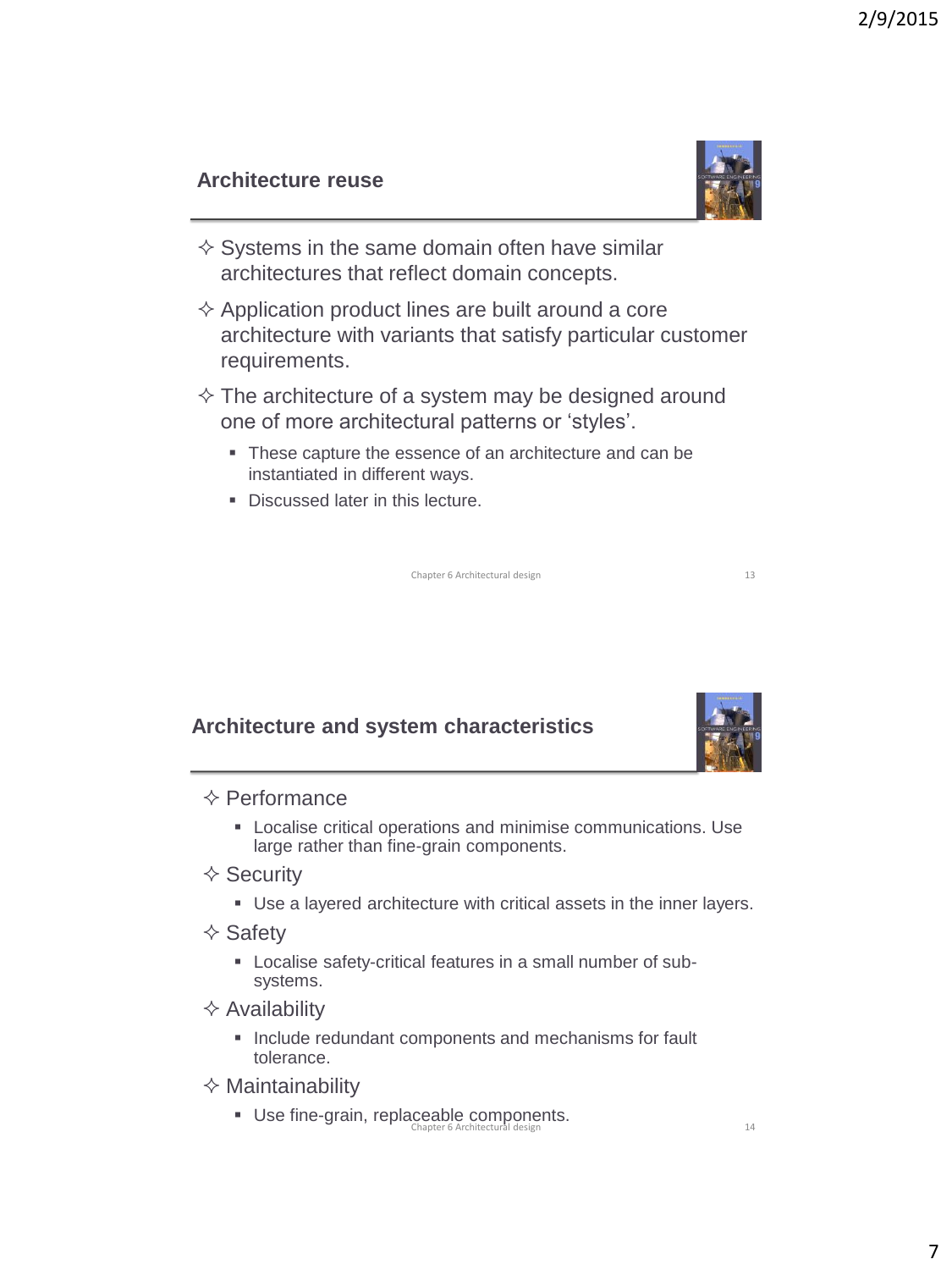2/9/2015

# **Architectural views**



- $\diamond$  What views or perspectives are useful when designing and documenting a system's architecture?
- $\diamond$  What notations should be used for describing architectural models?
- $\diamond$  Each architectural model only shows one view or perspective of the system.
	- It might show how a system is decomposed into modules, how the run-time processes interact or the different ways in which system components are distributed across a network. For both design and documentation, you usually need to present multiple views of the software architecture.

Chapter 6 Architectural design 15

#### **4 + 1 view model of software architecture**



- $\Diamond$  A logical view, which shows the key abstractions in the system as objects or object classes.
- $\Diamond$  A process view, which shows how, at run-time, the system is composed of interacting processes.
- $\Diamond$  A development view, which shows how the software is decomposed for development.
- $\Diamond$  A physical view, which shows the system hardware and how software components are distributed across the processors in the system.
- $\diamond$  Related using use cases or scenarios (+1)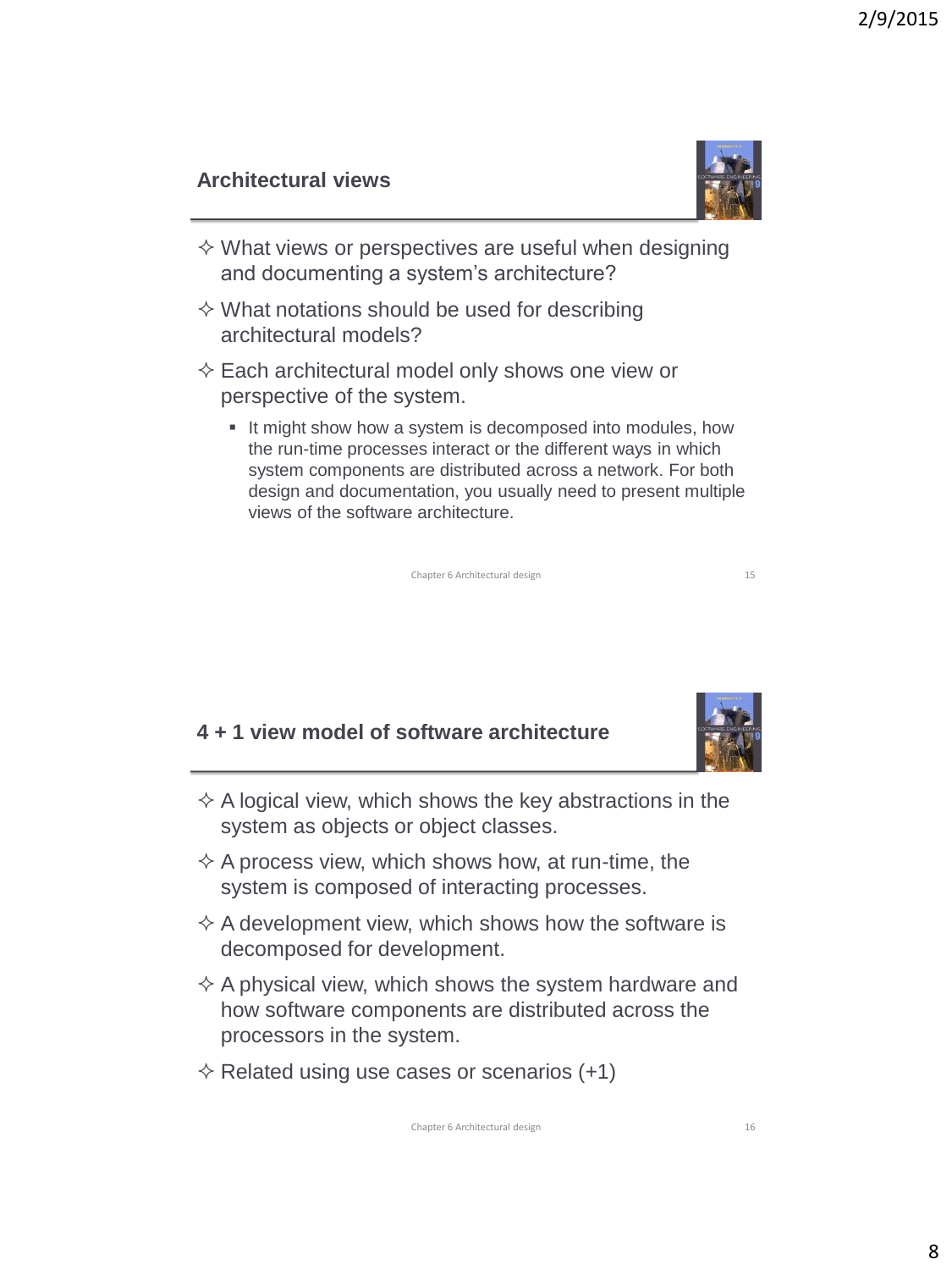# **Architectural patterns**



- $\diamond$  Patterns are a means of representing, sharing and reusing knowledge.
- $\Diamond$  An architectural pattern is a stylized description of good design practice, which has been tried and tested in different environments.
- $\Diamond$  Patterns should include information about when they are and when the are not useful.
- $\diamond$  Patterns may be represented using tabular and graphical descriptions.

Chapter 6 Architectural design 17

# **The Model-View-Controller (MVC) pattern**



| <b>Name</b>          | <b>MVC (Model-View-Controller)</b>                                                                                                                                                                                                                                                                                                                                                                                                                                                                        |
|----------------------|-----------------------------------------------------------------------------------------------------------------------------------------------------------------------------------------------------------------------------------------------------------------------------------------------------------------------------------------------------------------------------------------------------------------------------------------------------------------------------------------------------------|
| <b>Description</b>   | Separates presentation and interaction from the system data. The system is<br>structured into three logical components that interact with each other. The<br>Model component manages the system data and associated operations on<br>that data. The View component defines and manages how the data is<br>presented to the user. The Controller component manages user interaction<br>(e.g., key presses, mouse clicks, etc.) and passes these interactions to the<br>View and the Model. See Figure 6.3. |
| <b>Example</b>       | Figure 6.4 shows the architecture of a web-based application system<br>organized using the MVC pattern.                                                                                                                                                                                                                                                                                                                                                                                                   |
| When used            | Used when there are multiple ways to view and interact with data. Also used<br>when the future requirements for interaction and presentation of data are<br>unknown.                                                                                                                                                                                                                                                                                                                                      |
| Advantages           | Allows the data to change independently of its representation and vice versa.<br>Supports presentation of the same data in different ways with changes made<br>in one representation shown in all of them.                                                                                                                                                                                                                                                                                                |
| <b>Disadvantages</b> | Can involve additional code and code complexity when the data model and<br>interactions are simple.                                                                                                                                                                                                                                                                                                                                                                                                       |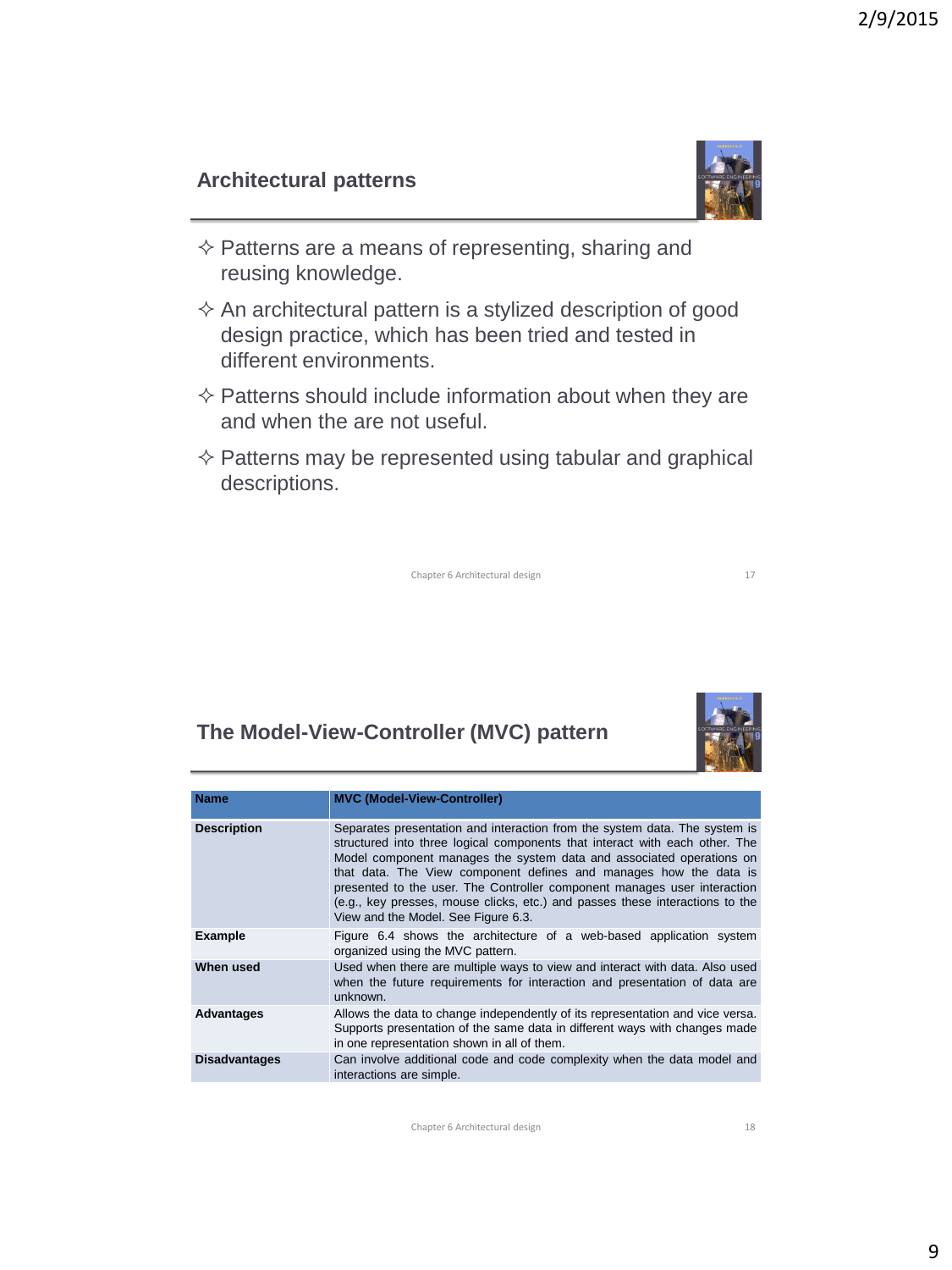## **The organization of the Model-View-Controller**





Chapter 6 Architectural design 19

## **Web application architecture using the MVC pattern**



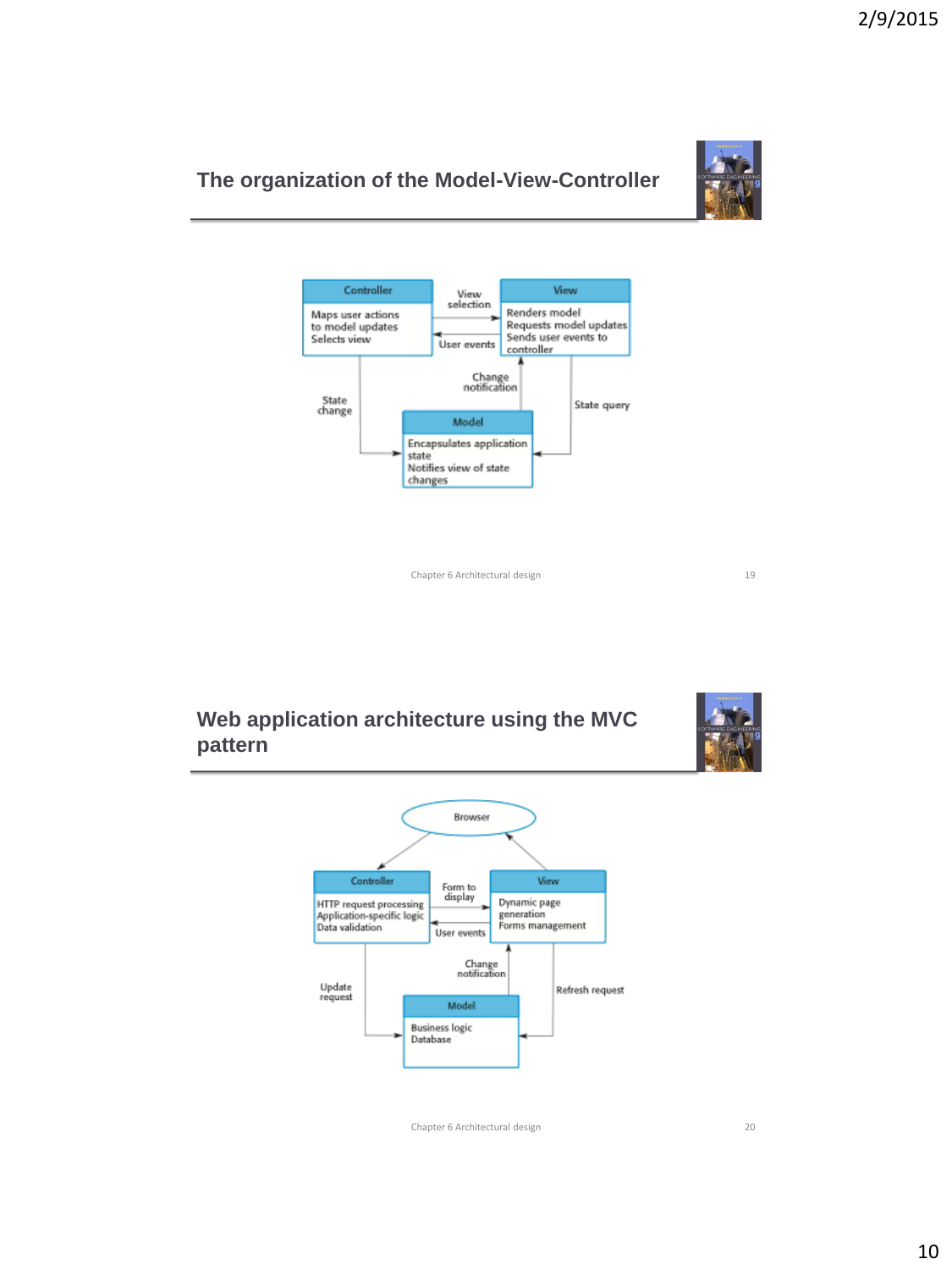## **Layered architecture**



- $\diamond$  Used to model the interfacing of sub-systems.
- $\diamond$  Organises the system into a set of layers (or abstract machines) each of which provide a set of services.
- $\diamond$  Supports the incremental development of sub-systems in different layers. When a layer interface changes, only the adjacent layer is affected.
- $\Diamond$  However, often artificial to structure systems in this way.

Chapter 6 Architectural design 21

# **The Layered architecture pattern**

| <b>Name</b>          | <b>Layered architecture</b>                                                                                                                                                                                                                                                                                                                                  |
|----------------------|--------------------------------------------------------------------------------------------------------------------------------------------------------------------------------------------------------------------------------------------------------------------------------------------------------------------------------------------------------------|
| <b>Description</b>   | Organizes the system into layers with related functionality<br>associated with each layer. A layer provides services to the layer<br>above it so the lowest-level layers represent core services that<br>are likely to be used throughout the system. See Figure 6.6.                                                                                        |
| <b>Example</b>       | A layered model of a system for sharing copyright documents<br>held in different libraries, as shown in Figure 6.7.                                                                                                                                                                                                                                          |
| When used            | Used when building new facilities on top of existing systems;<br>when the development is spread across several teams with each<br>team responsibility for a layer of functionality; when there is a<br>requirement for multi-level security.                                                                                                                 |
| <b>Advantages</b>    | Allows replacement of entire layers so long as the interface is<br>maintained. Redundant facilities (e.g., authentication) can be<br>provided in each layer to increase the dependability of the<br>system.                                                                                                                                                  |
| <b>Disadvantages</b> | In practice, providing a clean separation between layers is often<br>difficult and a high-level layer may have to interact directly with<br>lower-level layers rather than through the layer immediately<br>below it. Performance can be a problem because of multiple<br>levels of interpretation of a service request as it is processed at<br>each layer. |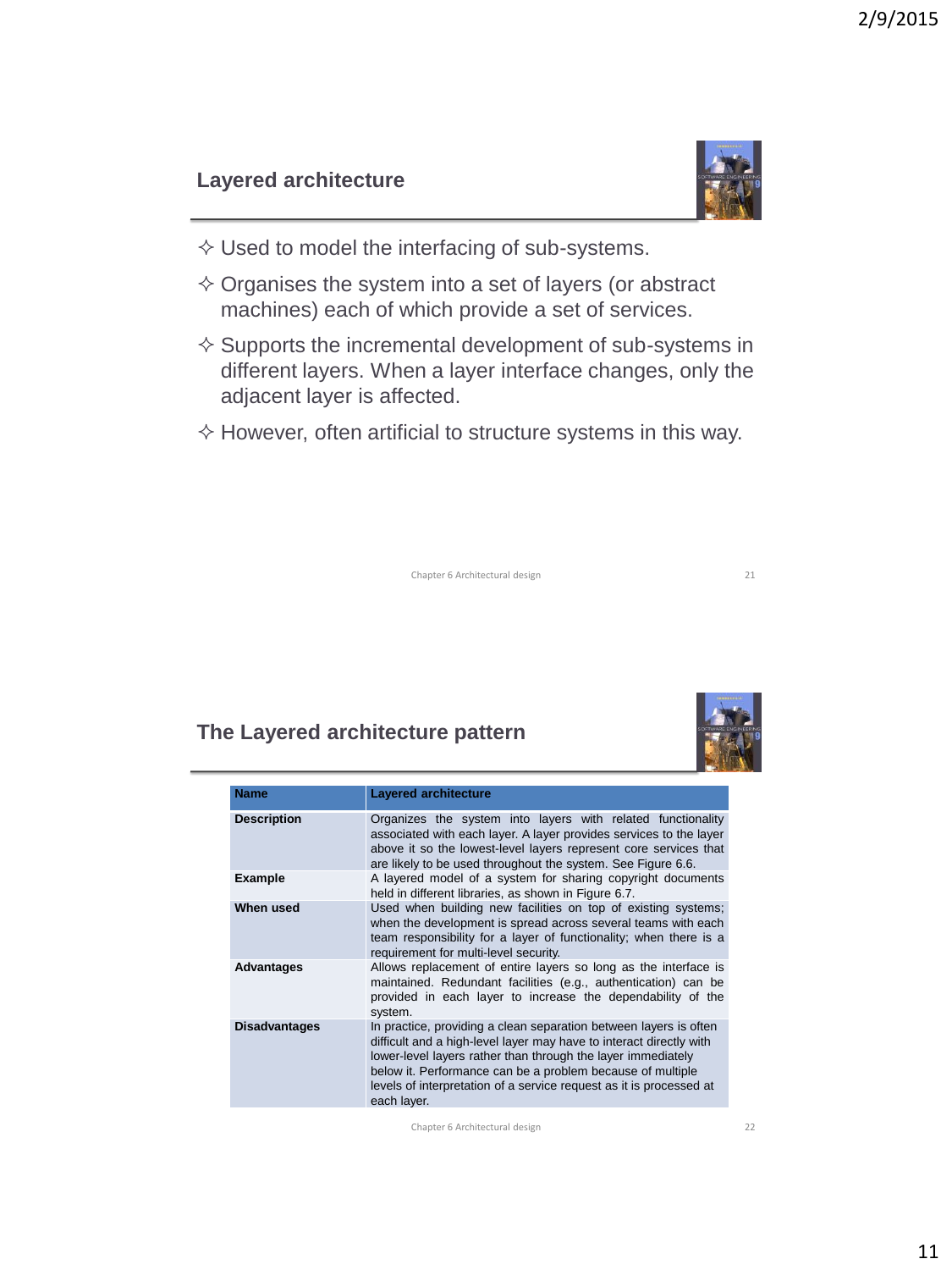

Chapter 6 Architectural design 23

**The architecture of the LIBSYS system**

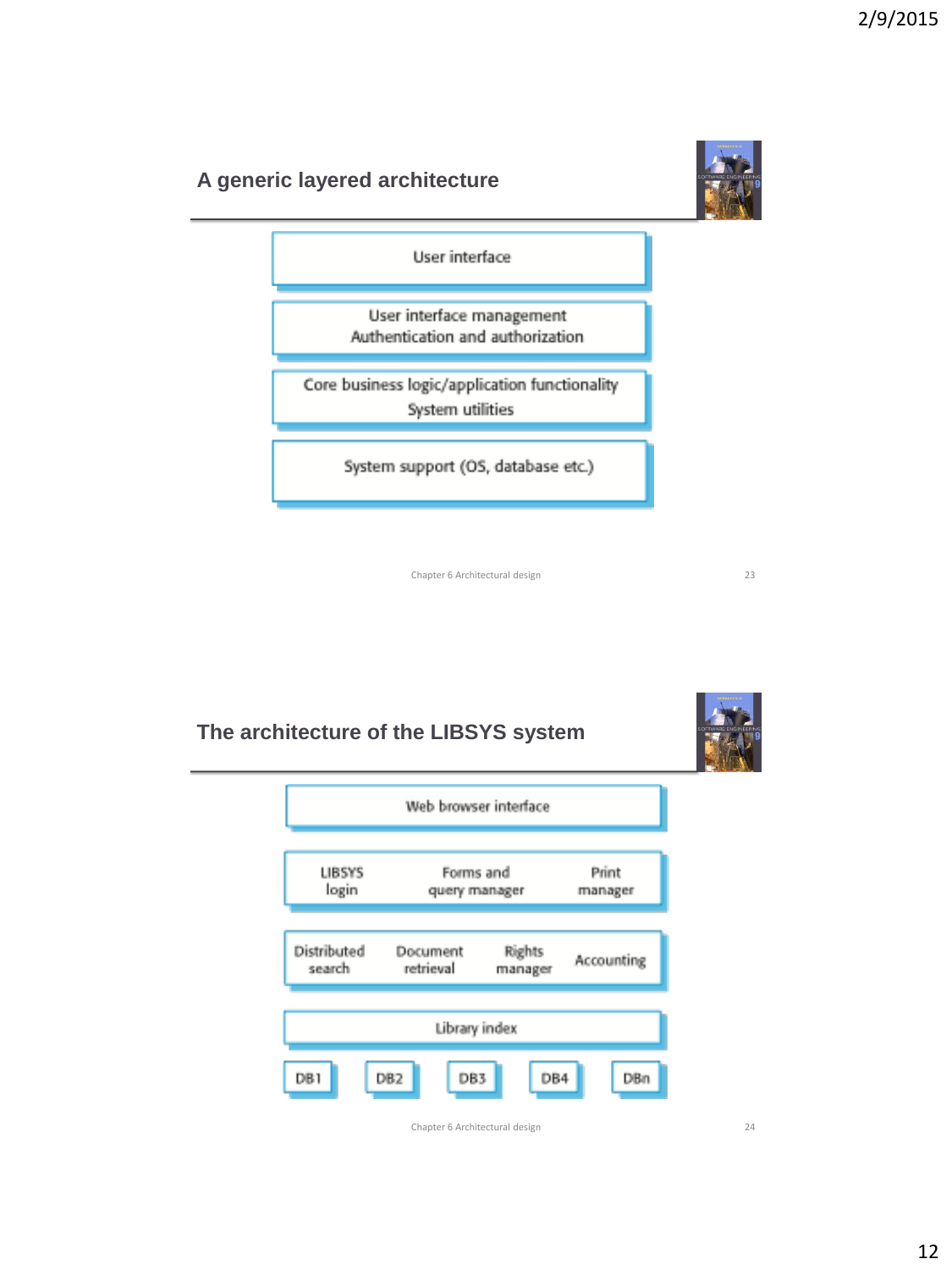## **Key points**



- $\Diamond$  A software architecture is a description of how a software system is organized.
- $\diamond$  Architectural design decisions include decisions on the type of application, the distribution of the system, the architectural styles to be used.
- $\Diamond$  Architectures may be documented from several different perspectives or viewssuch as a conceptual view, a logical view, a process view, and a development view.
- $\Diamond$  Architectural patterns are a means of reusing knowledge about generic system architectures. They describe the architecture, explain when it may be used and describe its advantages and disadvantages. Chapter 6 Architectural design 25



**Chapter 6 – Architectural Design**

Lecture 2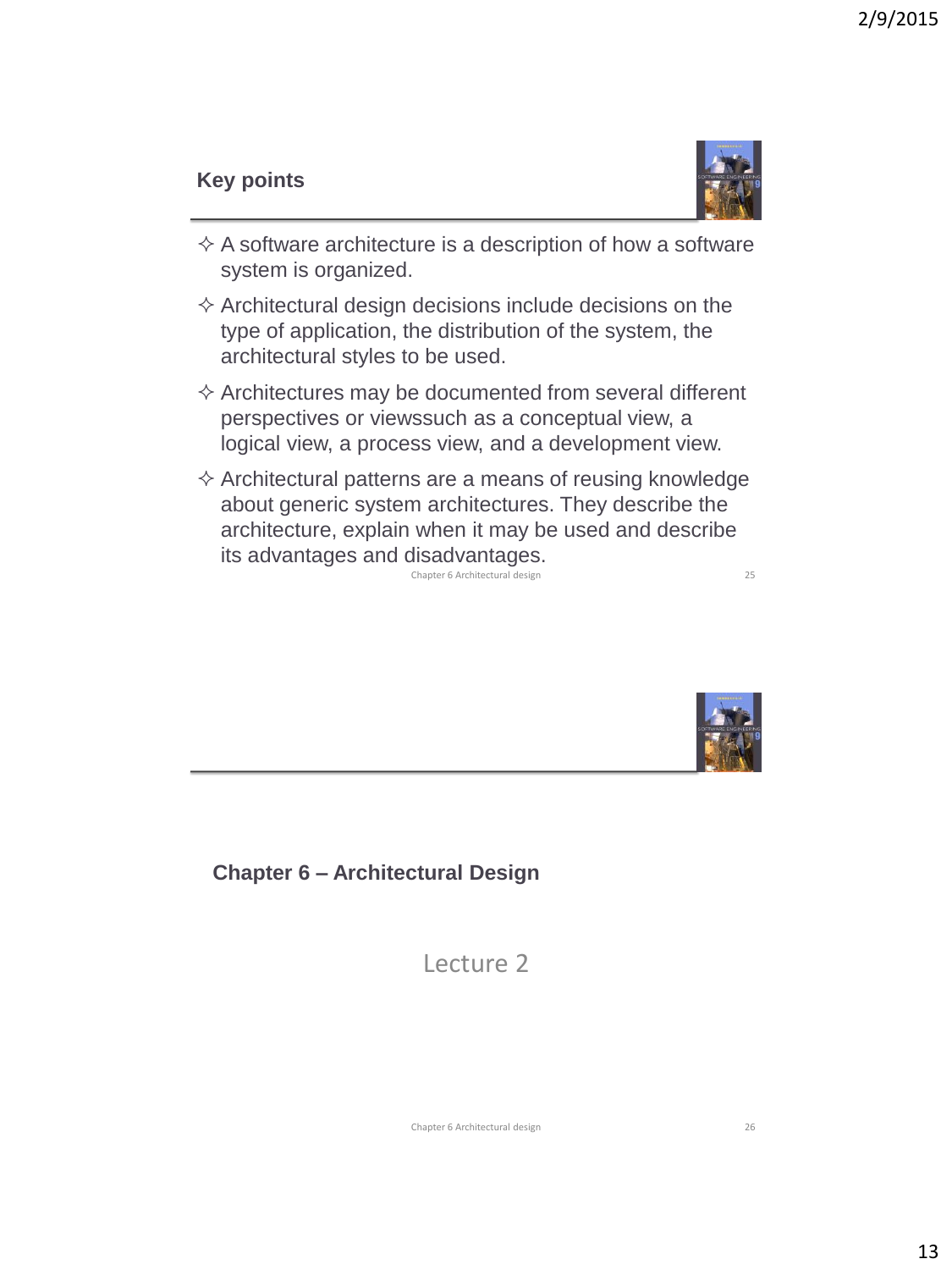### **Repository architecture**



- $\diamond$  Sub-systems must exchange data. This may be done in two ways:
	- Shared data is held in a central database or repository and may be accessed by all sub-systems;
	- Each sub-system maintains its own database and passes data explicitly to other sub-systems.
- $\diamond$  When large amounts of data are to be shared, the repository model of sharing is most commonly used a this is an efficient data sharing mechanism.



| <b>Repository</b>                                                                                                                                                                                                                                                                 |
|-----------------------------------------------------------------------------------------------------------------------------------------------------------------------------------------------------------------------------------------------------------------------------------|
| All data in a system is managed in a central repository that is<br>accessible to all system components. Components do not<br>interact directly, only through the repository.                                                                                                      |
| Figure 6.9 is an example of an IDE where the components use<br>a repository of system design information. Each software tool<br>generates information which is then available for use by other<br>tools.                                                                          |
| You should use this pattern when you have a system in which<br>large volumes of information are generated that has to be<br>stored for a long time. You may also use it in data-driven<br>systems where the inclusion of data in the repository triggers<br>an action or tool.    |
| Components can be independent—they do not need to know<br>of the existence of other components. Changes made by one<br>component can be propagated to all components. All data can<br>be managed consistently (e.g., backups done at the same<br>time) as it is all in one place. |
| The repository is a single point of failure so problems in the<br>repository affect the whole system. May be inefficiencies in<br>communication through the<br>organizing all<br>repository.<br>Distributing the repository across several computers may be<br>difficult.         |
|                                                                                                                                                                                                                                                                                   |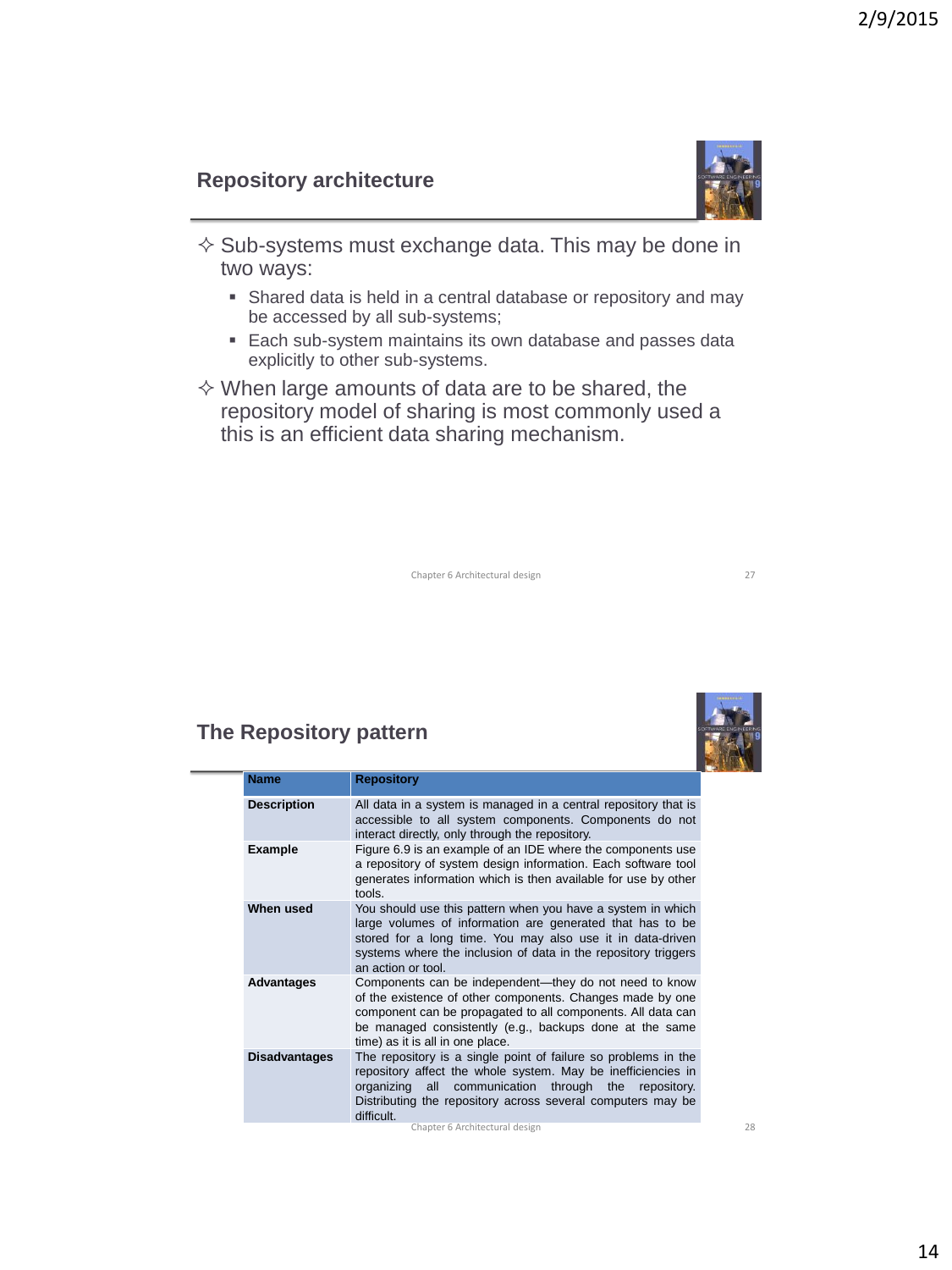

## **Client-server architecture**



- $\diamond$  Distributed system model which shows how data and processing is distributed across a range of components.
	- Can be implemented on a single computer.
- $\diamond$  Set of stand-alone servers which provide specific services such as printing, data management, etc.
- $\diamond$  Set of clients which call on these services.
- $\diamond$  Network which allows clients to access servers.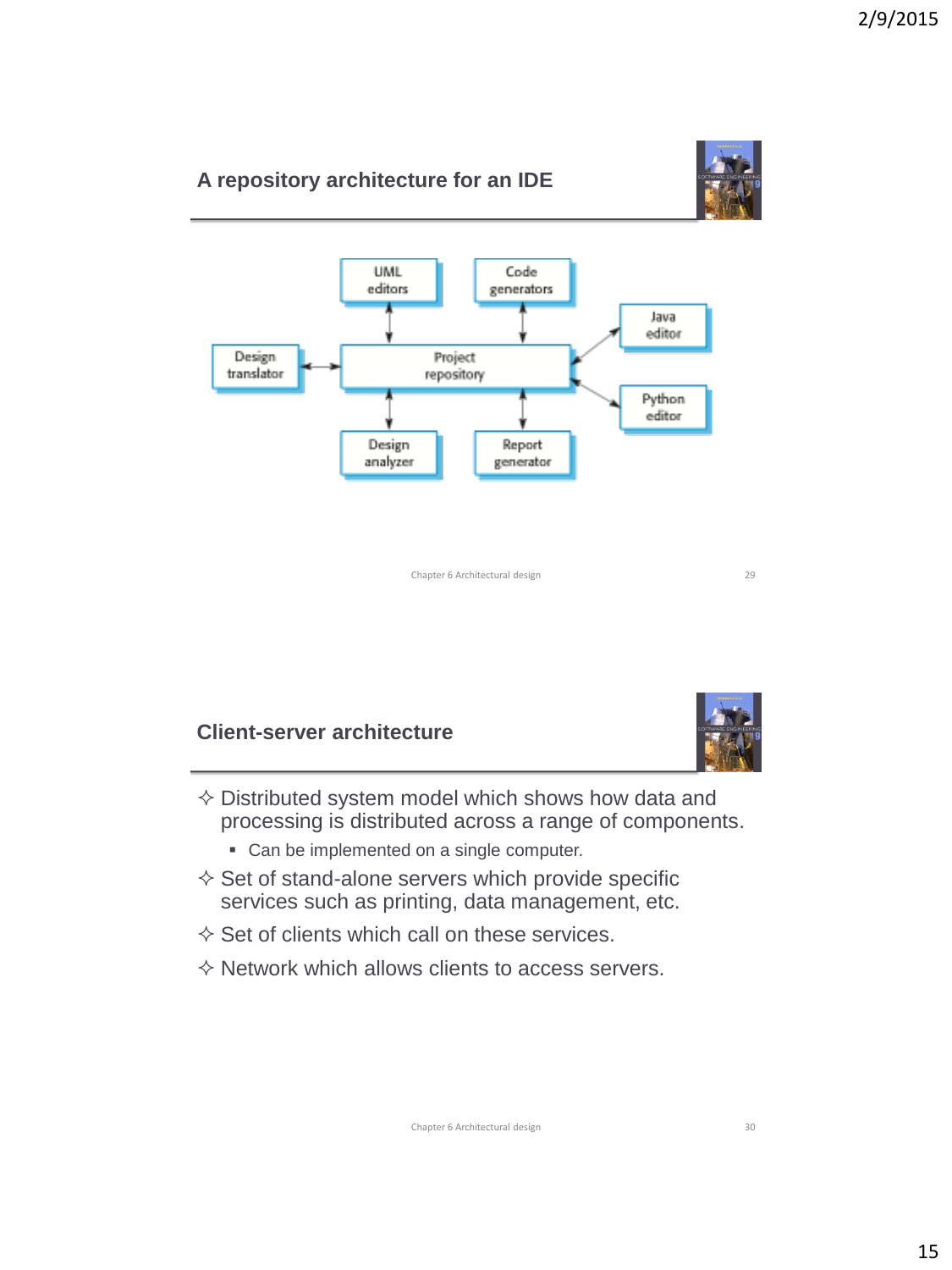## **The Client–server pattern**



| <b>Name</b>          | <b>Client-server</b>                                                                                                                                                                                                                                                                       |
|----------------------|--------------------------------------------------------------------------------------------------------------------------------------------------------------------------------------------------------------------------------------------------------------------------------------------|
| <b>Description</b>   | In a client-server architecture, the functionality of the system is<br>organized into services, with each service delivered from a<br>separate server. Clients are users of these services and access<br>servers to make use of them.                                                      |
| Example              | Figure 6.11 is an example of a film and video/DVD library organized<br>as a client-server system.                                                                                                                                                                                          |
| When used            | Used when data in a shared database has to be accessed from a<br>range of locations. Because servers can be replicated, may also be<br>used when the load on a system is variable.                                                                                                         |
| <b>Advantages</b>    | The principal advantage of this model is that servers can be<br>distributed across a network. General functionality (e.g., a printing<br>service) can be available to all clients and does not need to be<br>implemented by all services.                                                  |
| <b>Disadvantages</b> | Each service is a single point of failure so susceptible to denial of<br>service attacks or server failure. Performance may be unpredictable<br>because it depends on the network as well as the system. May be<br>management problems if servers are owned by different<br>organizations. |

Chapter 6 Architectural design 31

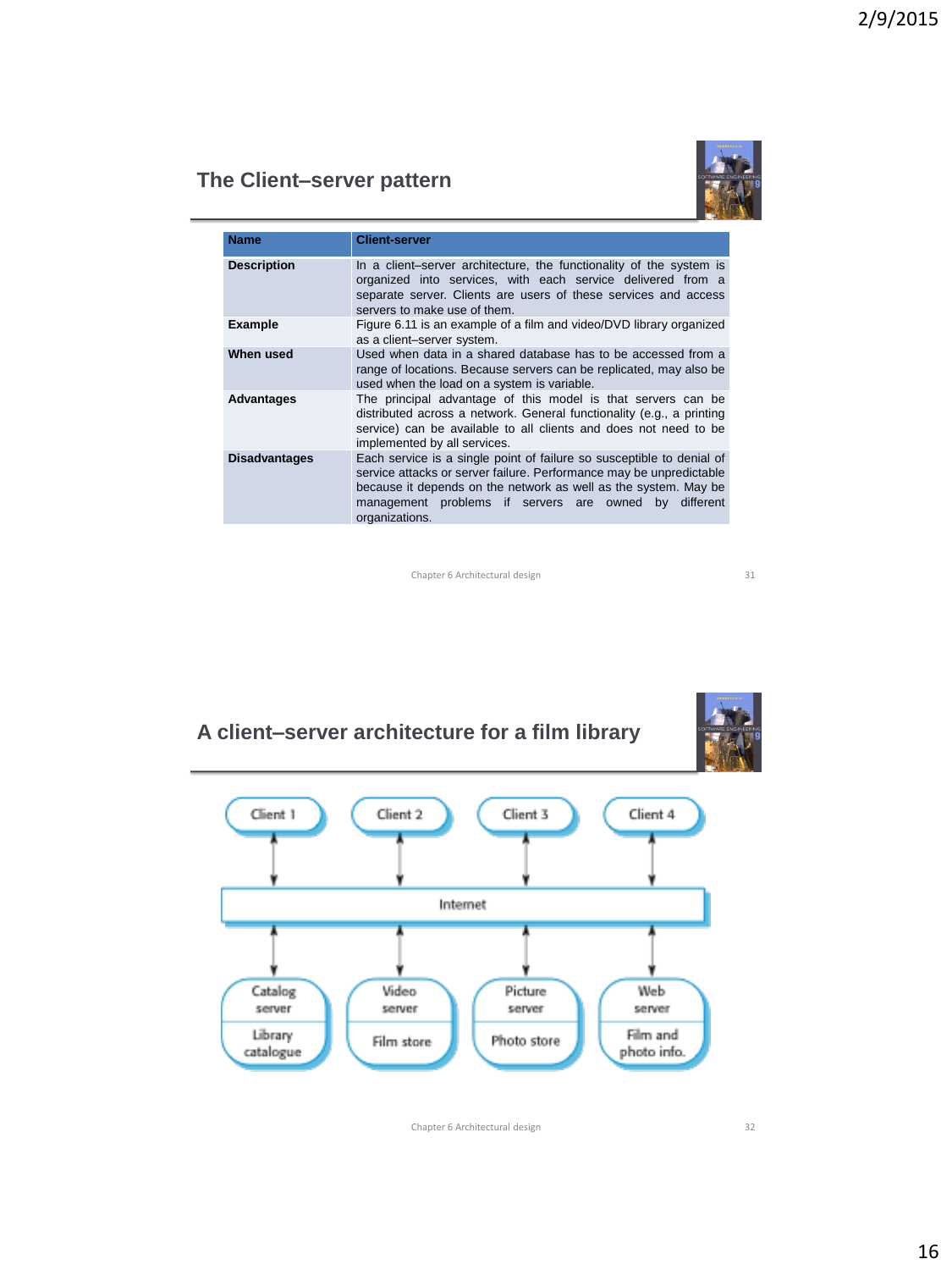## **Pipe and filter architecture**

- $\Diamond$  Functional transformations process their inputs to produce outputs.
- $\Diamond$  May be referred to as a pipe and filter model (as in UNIX shell).
- $\diamond$  Variants of this approach are very common. When transformations are sequential, this is a batch sequential model which is extensively used in data processing systems.
- $\Diamond$  Not really suitable for interactive systems.

Chapter 6 Architectural design 33

## **The pipe and filter pattern**

| <b>Name</b>          | <b>Pipe and filter</b>                                                                                                                                                                                                                                                                                                                 |
|----------------------|----------------------------------------------------------------------------------------------------------------------------------------------------------------------------------------------------------------------------------------------------------------------------------------------------------------------------------------|
| <b>Description</b>   | The processing of the data in a system is organized so that each<br>processing component (filter) is discrete and carries out one type of<br>data transformation. The data flows (as in a pipe) from one component<br>to another for processing.                                                                                       |
| Example              | Figure 6.13 is an example of a pipe and filter system used for<br>processing invoices.                                                                                                                                                                                                                                                 |
| When used            | Commonly used in data processing applications (both batch- and<br>transaction-based) where inputs are processed in separate stages to<br>generate related outputs.                                                                                                                                                                     |
| <b>Advantages</b>    | Easy to understand and supports transformation reuse. Workflow style<br>matches the structure of many business processes. Evolution by<br>adding transformations is straightforward. Can be implemented as<br>either a sequential or concurrent system.                                                                                |
| <b>Disadvantages</b> | The format for data transfer has to be agreed upon between<br>communicating transformations. Each transformation must parse its<br>input and unparse its output to the agreed form. This increases system<br>overhead and may mean that it is impossible to reuse functional<br>transformations that use incompatible data structures. |

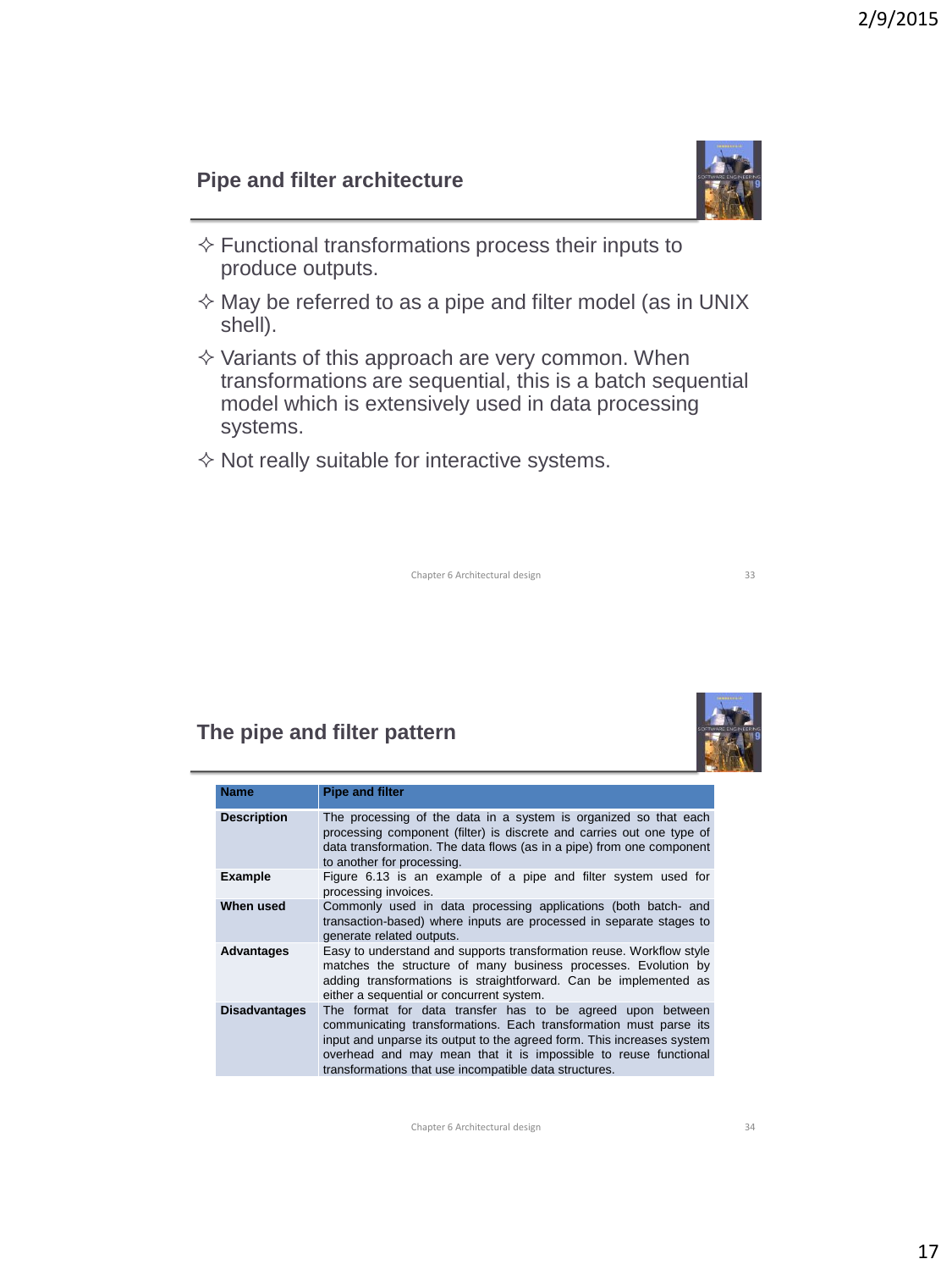

# **Application architectures**



- $\diamond$  Application systems are designed to meet an organisational need.
- $\Diamond$  As businesses have much in common, their application systems also tend to have a common architecture that reflects the application requirements.
- $\Diamond$  A generic application architecture is an architecture for a type of software system that may be configured and adapted to create a system that meets specific requirements.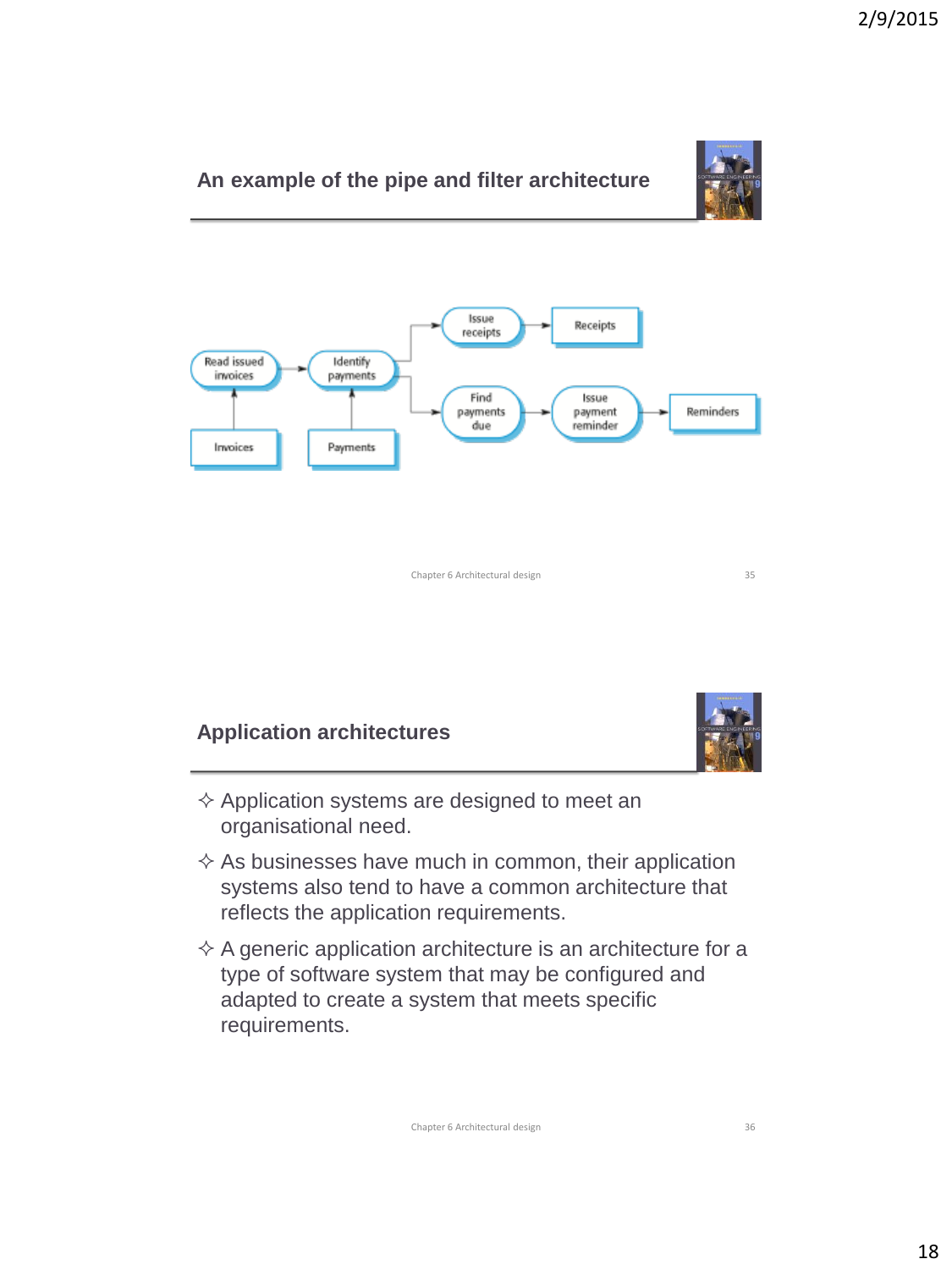# **Use of application architectures**

- $\Diamond$  As a starting point for architectural design.
- $\diamond$  As a design checklist.
- $\Diamond$  As a way of organising the work of the development team.
- $\Diamond$  As a means of assessing components for reuse.
- $\Diamond$  As a vocabulary for talking about application types.

Chapter 6 Architectural design 37

# **Examples of application types**

- $\Diamond$  Data processing applications
	- Data driven applications that process data in batches without explicit user intervention during the processing.
- $\Diamond$  Transaction processing applications
	- **Data-centred applications that process user requests and update** information in a system database.
- $\Leftrightarrow$  Event processing systems
	- Applications where system actions depend on interpreting events from the system's environment.
- $\Diamond$  Language processing systems
	- Applications where the users' intentions are specified in a formal language that is processed and interpreted by the system.



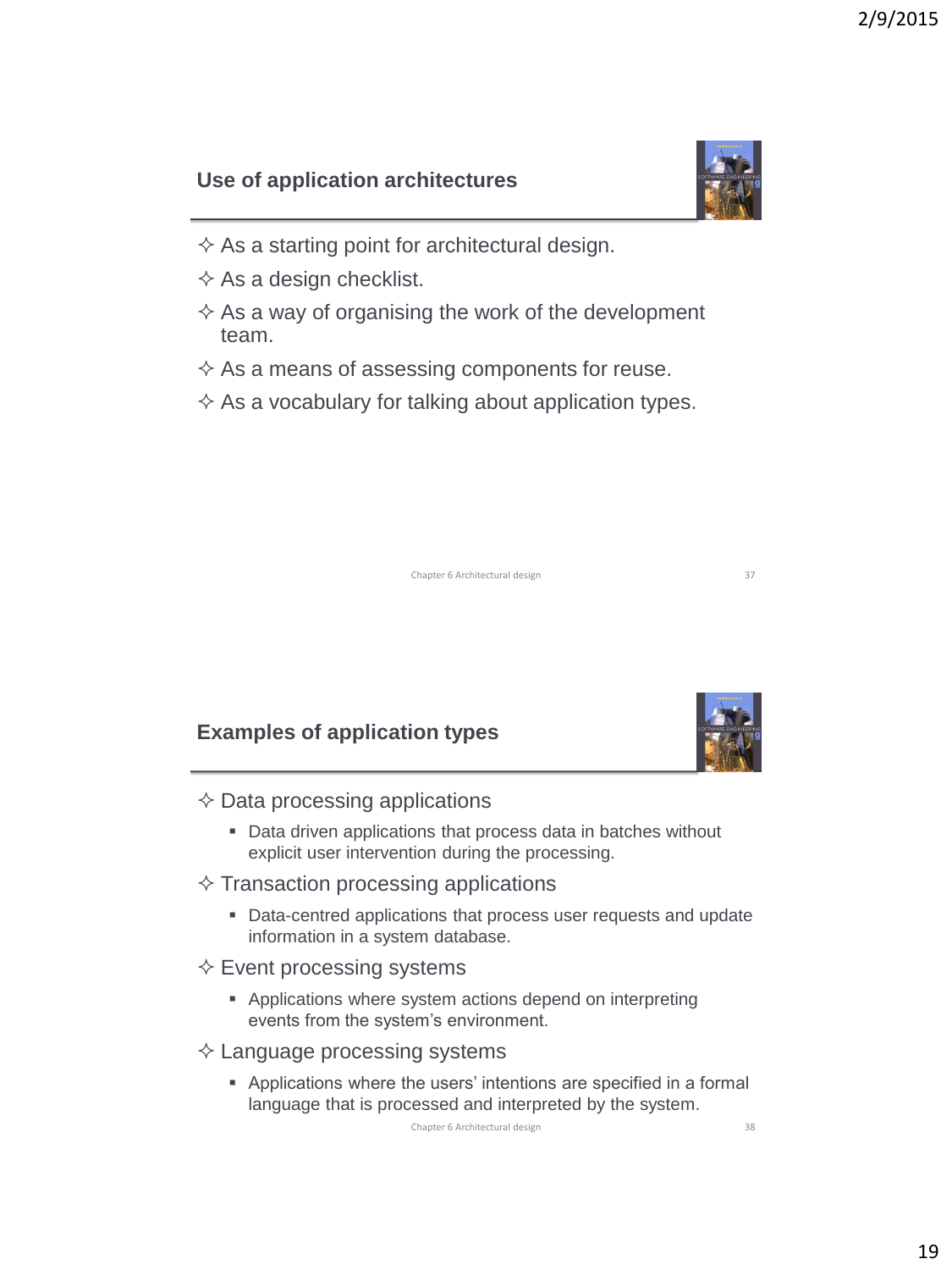# **Application type examples**

- $\Diamond$  Focus here is on transaction processing and language processing systems.
- $\diamond$  Transaction processing systems
	- E-commerce systems;
	- **Reservation systems.**

#### $\diamond$  Language processing systems

- Compilers;
- Command interpreters.

Chapter 6 Architectural design 39

# **Transaction processing systems**

- $\Diamond$  Process user requests for information from a database or requests to update the database.
- $\Diamond$  From a user perspective a transaction is:
	- Any coherent sequence of operations that satisfies a goal;
	- For example find the times of flights from London to Paris.
- $\diamond$  Users make asynchronous requests for service which are then processed by a transaction manager.



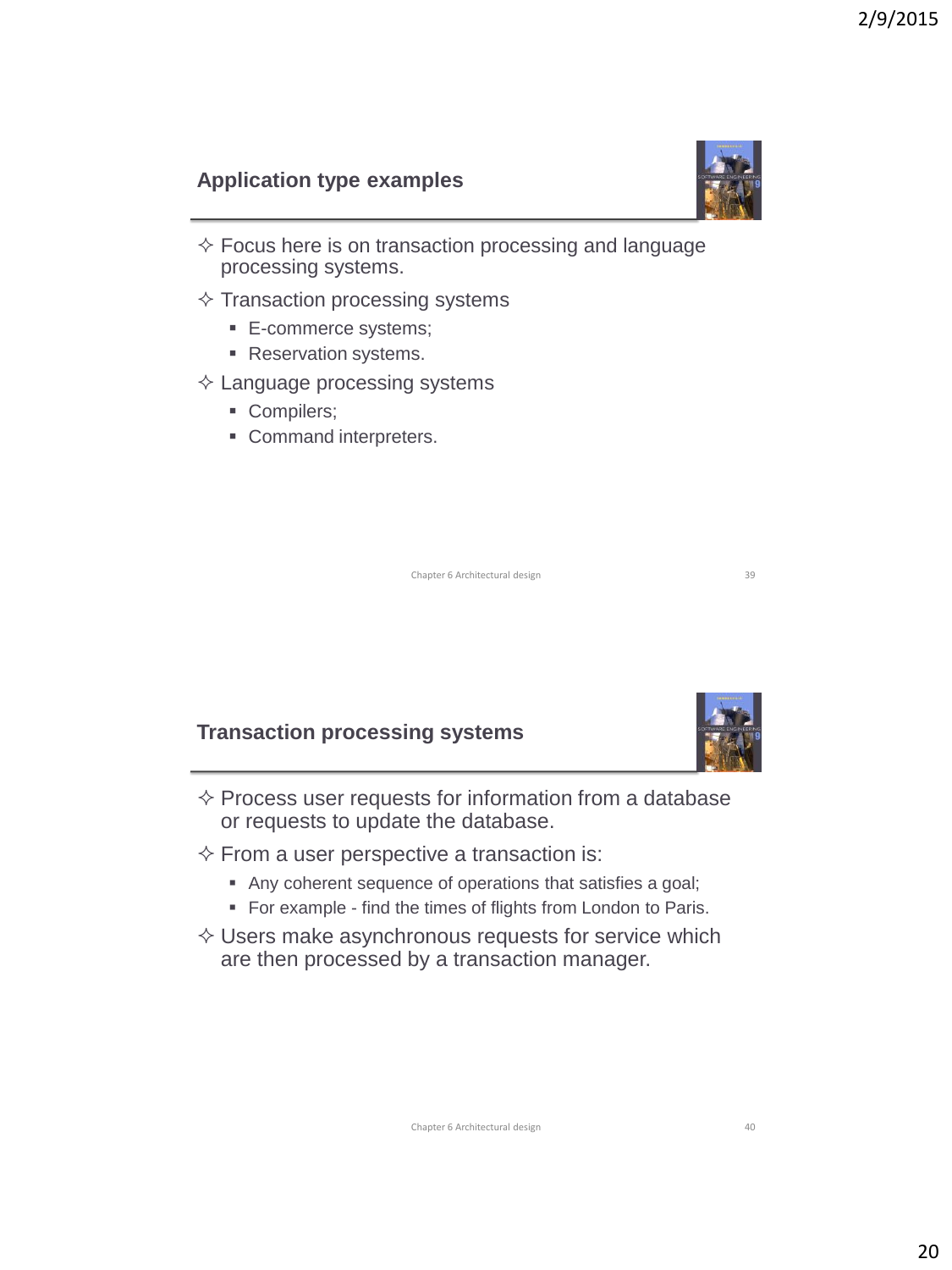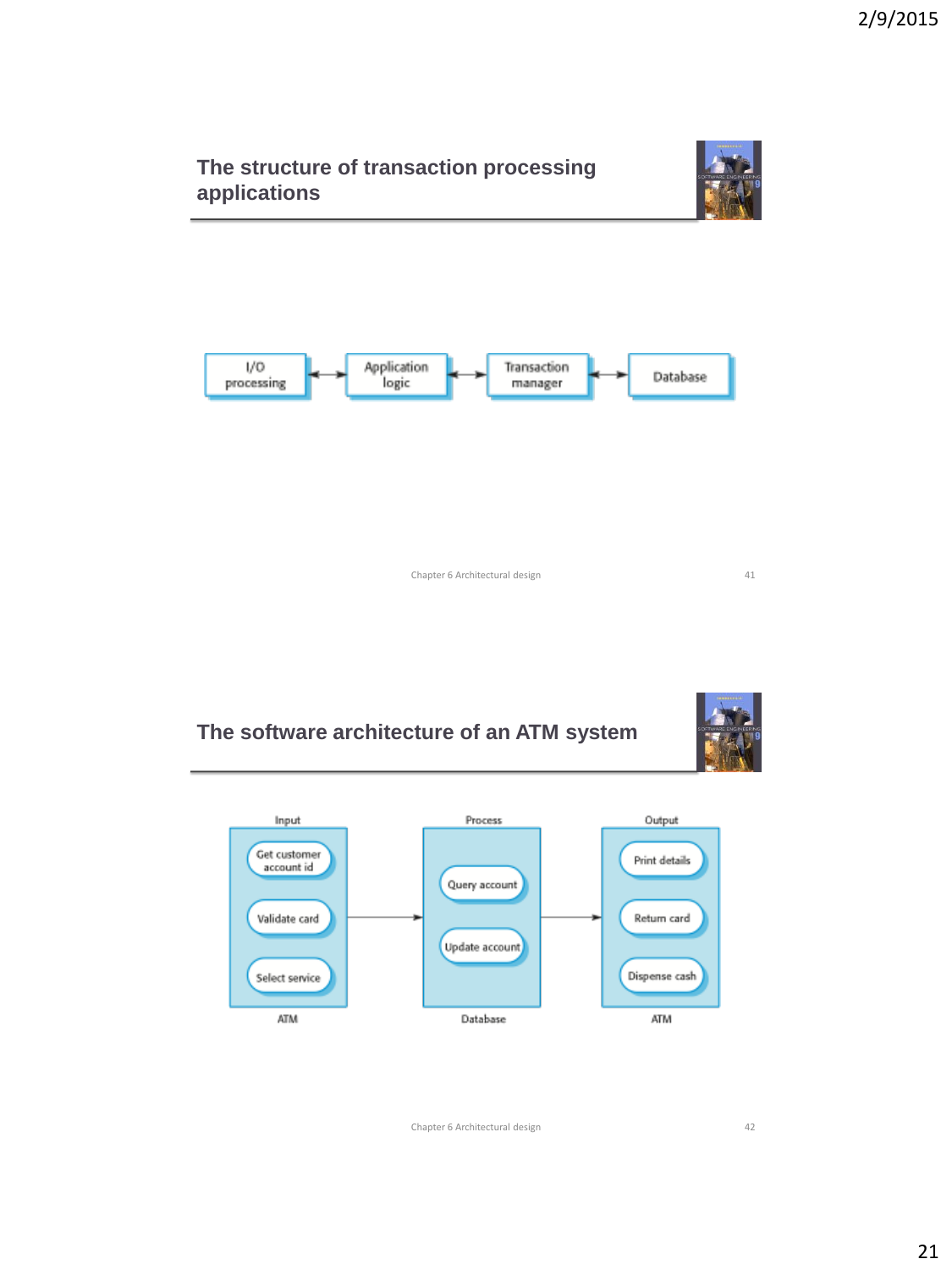### **Information systems architecture**



- $\Diamond$  Information systems have a generic architecture that can be organised as a layered architecture.
- $\diamond$  These are transaction-based systems as interaction with these systems generally involves database transactions.
- $\diamond$  Layers include:
	- **The user interface**
	- **User communications**
	- **Information retrieval**
	- **System database**

Chapter 6 Architectural design 43

## **Layered information system architecture**



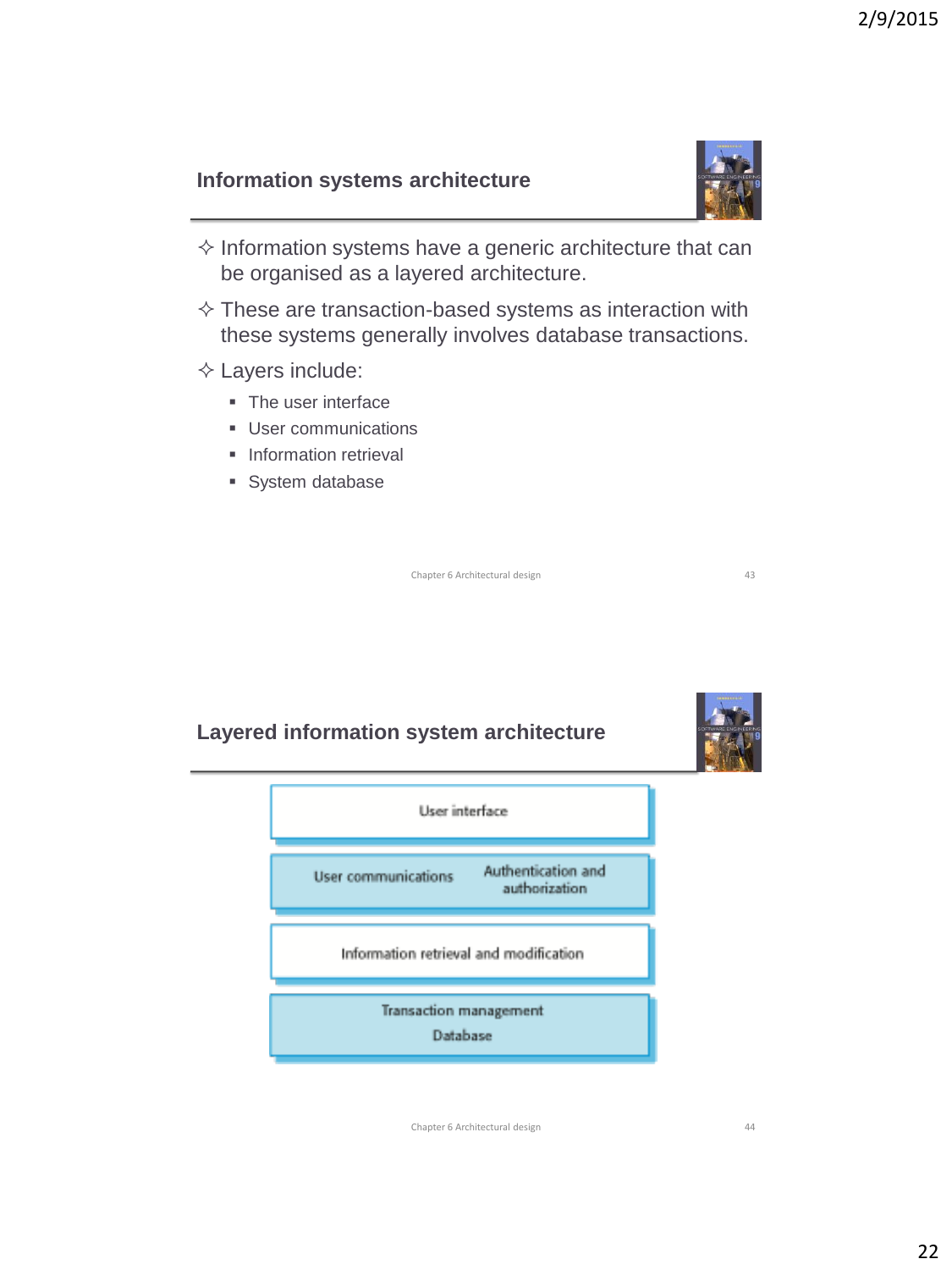# **The architecture of the MHC-PMS**



Chapter 6 Architectural design 45

#### **Web-based information systems**



- $\diamond$  Information and resource management systems are now usually web-based systems where the user interfaces are implemented using a web browser.
- $\Diamond$  For example, e-commerce systems are Internet-based resource management systems that accept electronic orders for goods or services and then arrange delivery of these goods or services to the customer*.*
- $\Diamond$  In an e-commerce system, the application-specific layer includes additional functionality supporting a 'shopping cart' in which users can place a number of items in separate transactions, then pay for them all together in a single transaction.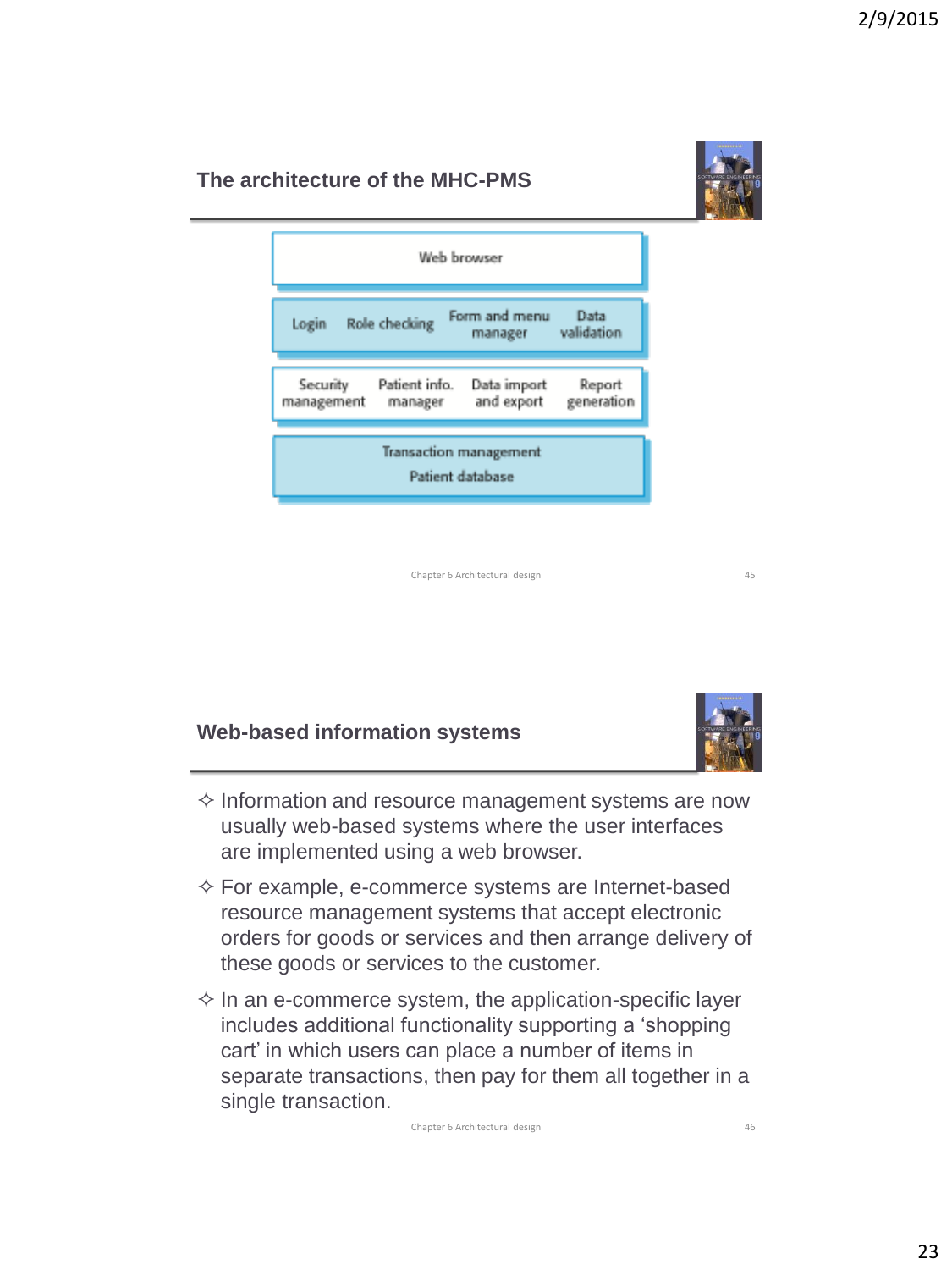## **Server implementation**

- $\diamond$  These systems are often implemented as multi-tier client server/architectures (discussed in Chapter 18)
	- The web server is responsible for all user communications, with the user interface implemented using a web browser;
	- **The application server is responsible for implementing** application-specific logic as well as information storage and retrieval requests:
	- The database server moves information to and from the database and handles transaction management.

Chapter 6 Architectural design 47

# **Language processing systems**

- $\Diamond$  Accept a natural or artificial language as input and generate some other representation of that language.
- $\Diamond$  May include an interpreter to act on the instructions in the language that is being processed.
- $\diamond$  Used in situations where the easiest way to solve a problem is to describe an algorithm or describe the system data
	- Meta-case tools process tool descriptions, method rules, etc and generate tools.





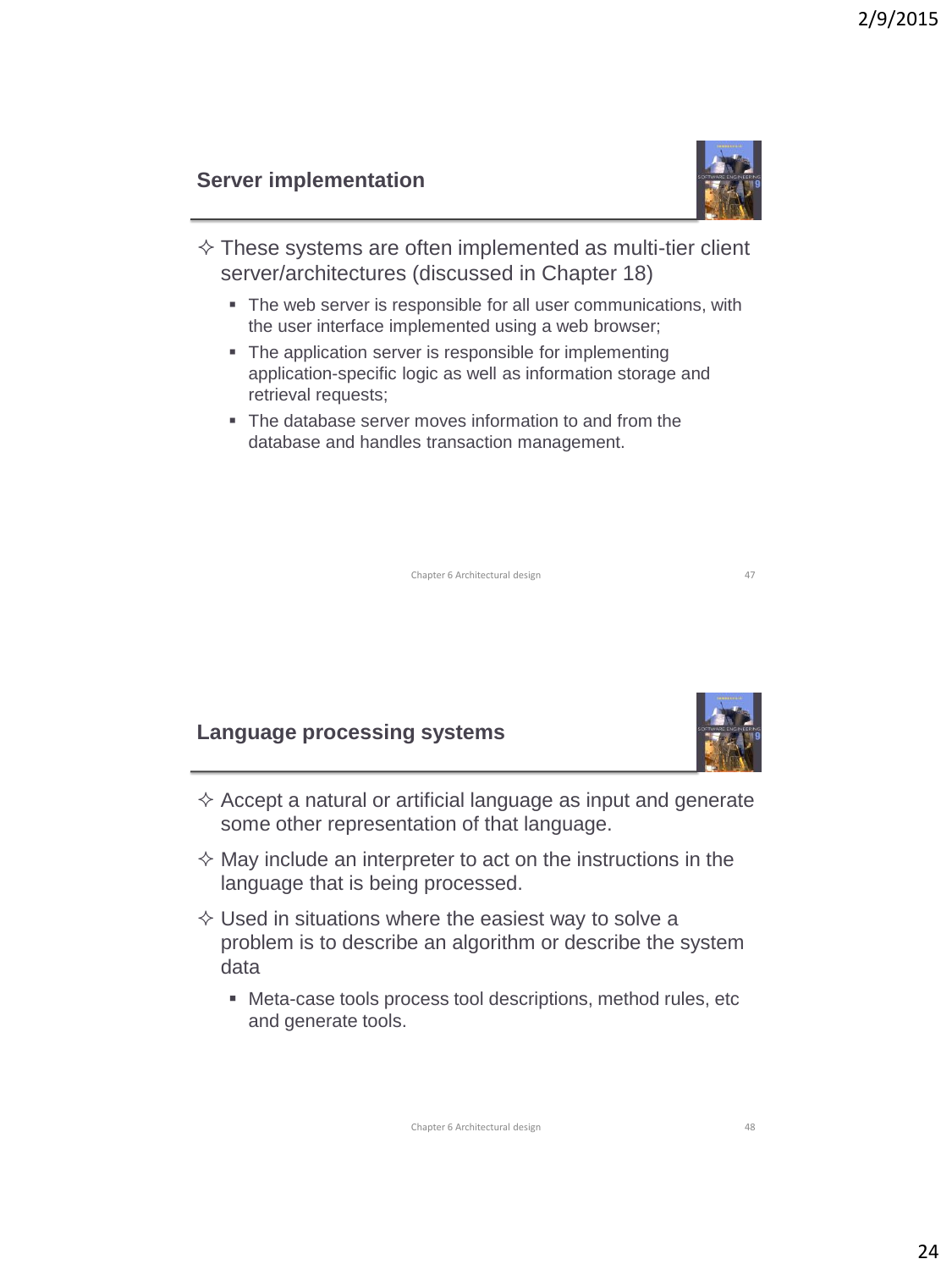





- $\Diamond$  A lexical analyzer, which takes input language tokens and converts them to an internal form.
- $\Diamond$  A symbol table, which holds information about the names of entities (variables, class names, object names, etc.) used in the text that is being translated.
- $\Diamond$  A syntax analyzer, which checks the syntax of the language being translated.
- $\Diamond$  A syntax tree, which is an internal structure representing the program being compiled.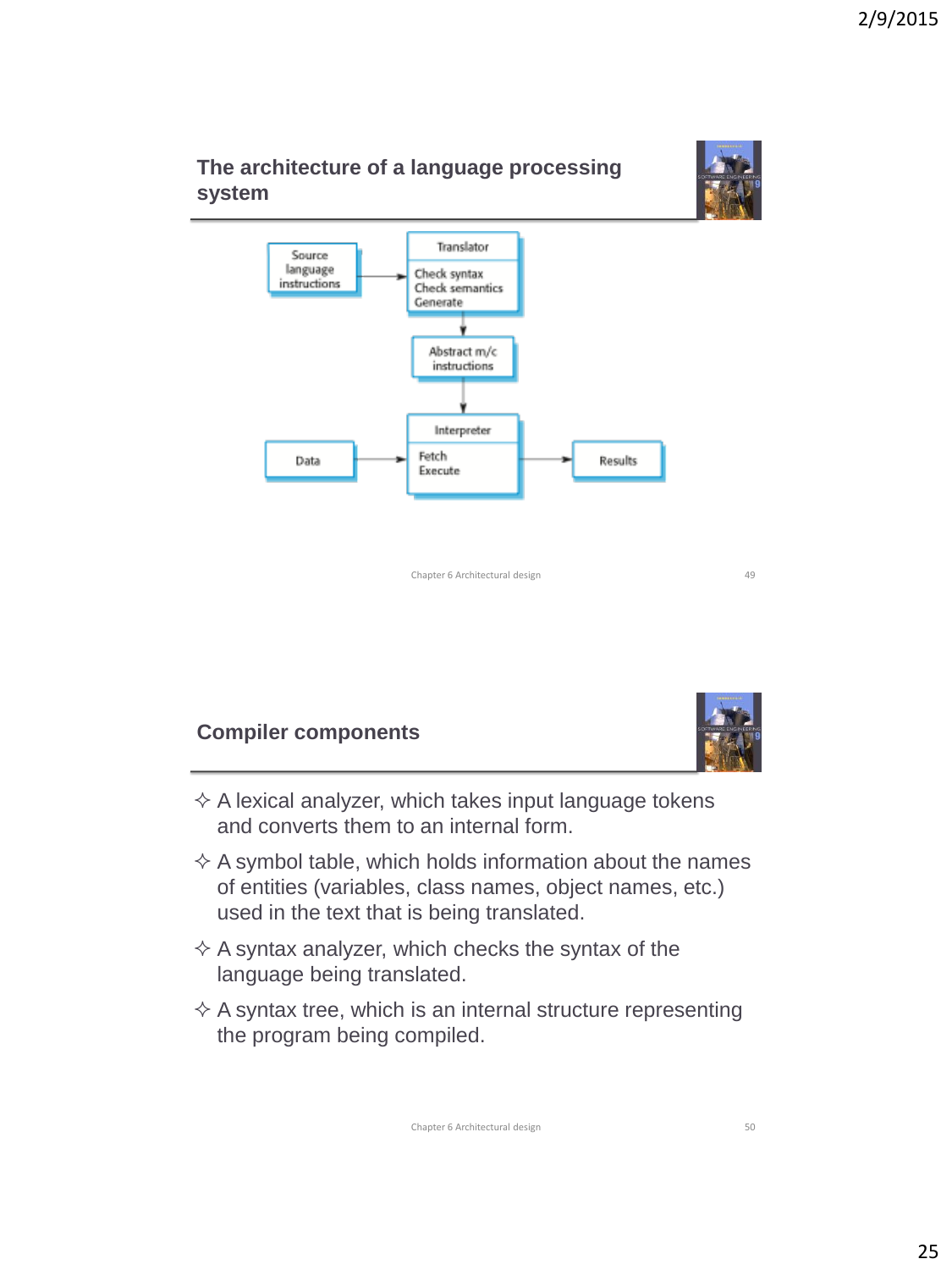# **Compiler components**

- $\Diamond$  A semantic analyzer that uses information from the syntax tree and the symbol table to check the semantic correctness of the input language text.
- $\Diamond$  A code generator that 'walks' the syntax tree and generates abstract machine code.



# **A pipe and filter compiler architecture**

analysis

analysis



Chapter 6 Architectural design 52

analysis

generation